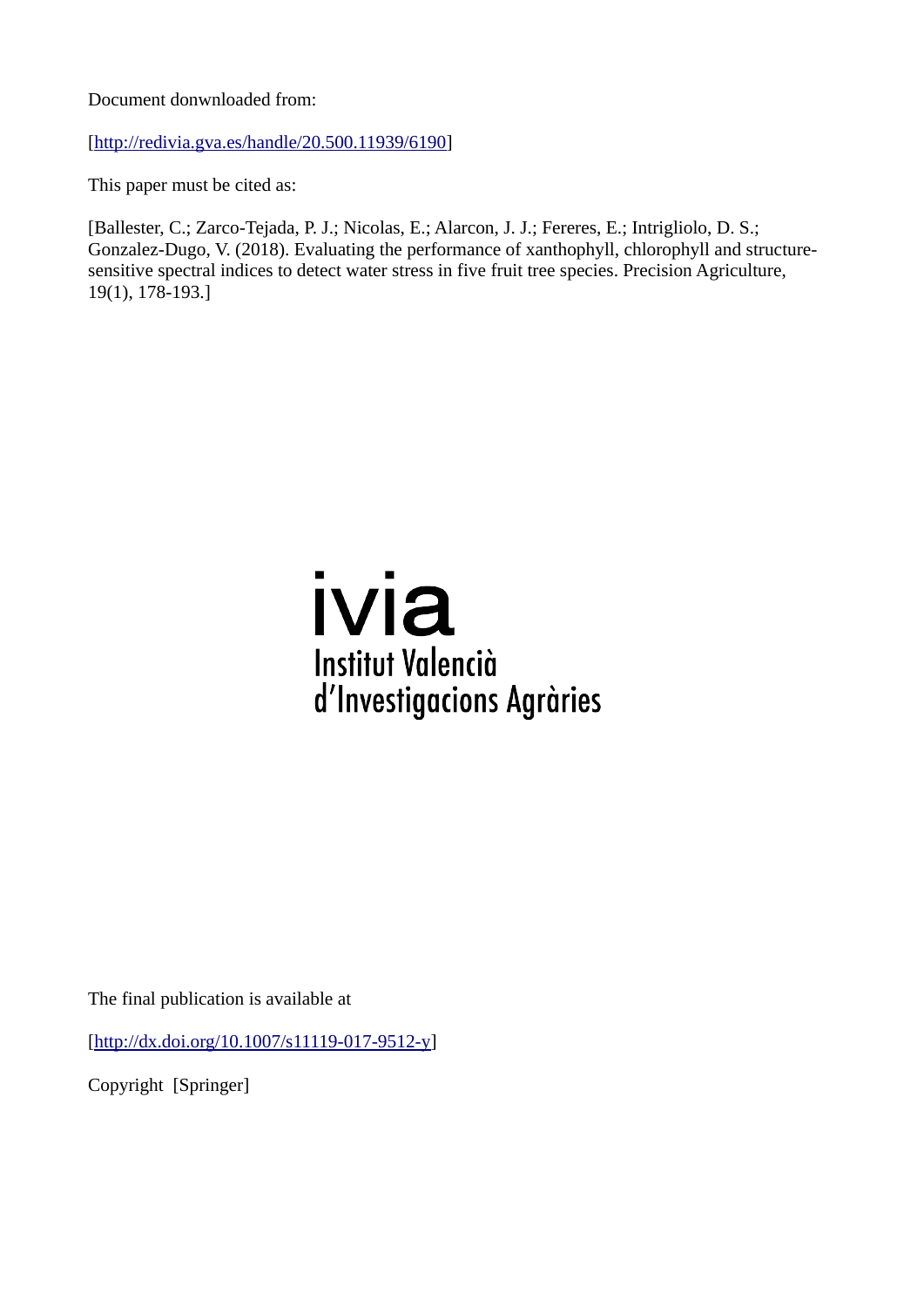## **Evaluating the performance of xanthophyll, chlorophyll and structural-sensitive spectral indices to detect water stress in five fruit tree species**

C. Ballester<sup>1,2</sup>, P.J. Zarco-Tejada<sup>3</sup>, E. Nicolás<sup>4</sup>, J.J. Alarcón<sup>4</sup>, E. Fereres<sup>3</sup>, D.S. Intrigliolo<sup>1,4</sup>, V. Gonzalez-Dugo<sup>3</sup>.

<sup>1</sup> Instituto Valenciano de Investigaciones Agrarias (IVIA), CV-315 Km 10.7, 46113 Moncada, Spain.

<sup>2</sup> current address: Centre for Regional and Rural Futures (CeRRF), 2680, Griffith, Australia.

3 Instituto de Agricultura Sostenible (IAS), Consejo Superior de Investigaciones Científicas, Alameda del Obispo s/n, Córdoba, 14004, Spain.

4 Centro de Edafología y Biología Aplicada del Segura (CEBAS), Campus Universitario de Espinardo 30100 Murcia, Spain.

Corresponding author:

## **Acknowledgements**

Authors acknowledge K. Gutierrez, D. Notario, P.A Nortes, M.A. Jiménez-Bello and A. Vera and for their technical support. This work was funded by the Spanish Ministry of Science and Innovation for the projects CONSOLIDER CSD2006-0067, AGL2009- 13105 and the European Union trough project Interreg SUDOE IVB "Telerieg".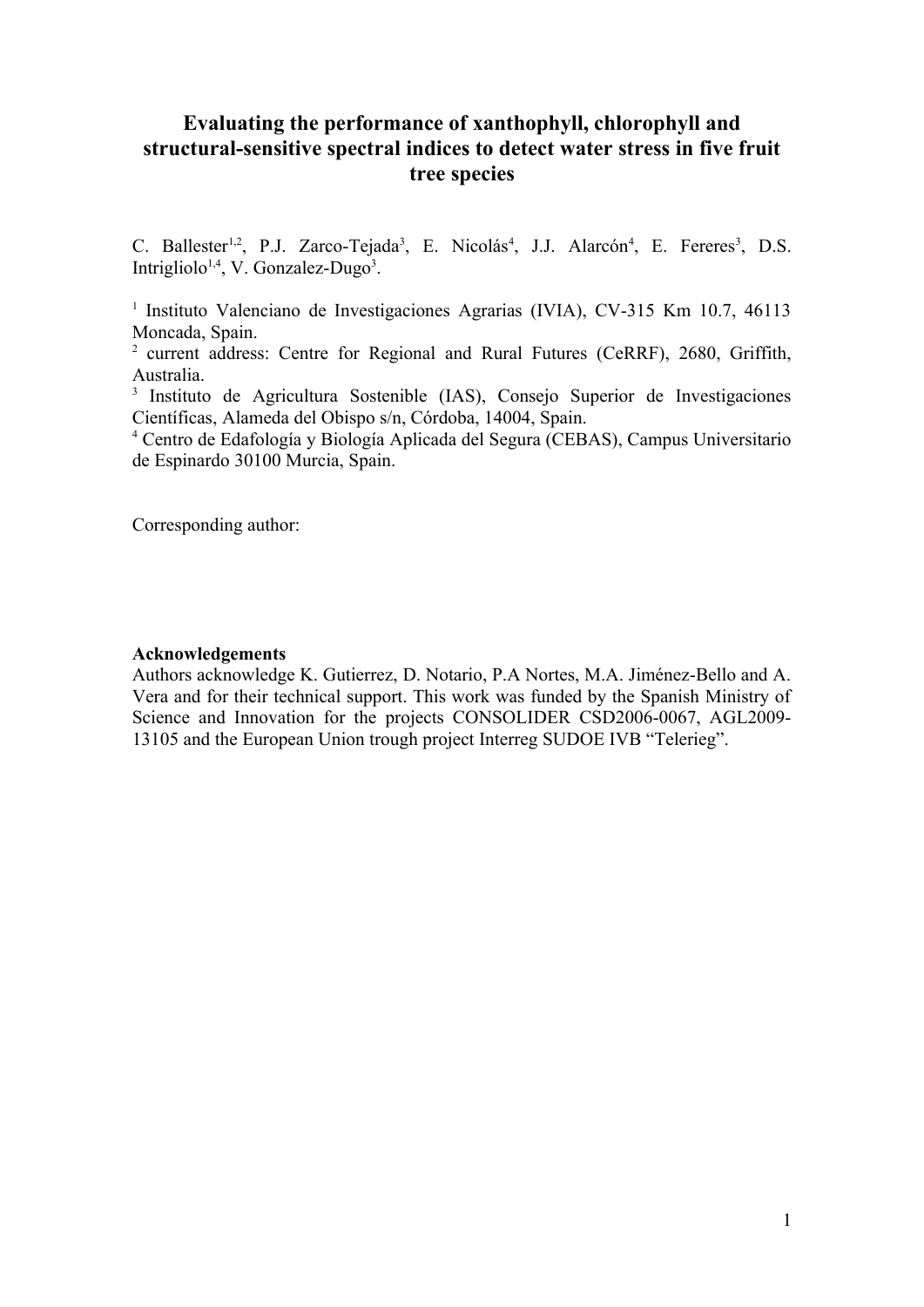### **Abstract**

The performance of several spectral indices sensitive to structural variations and chlorophyll and xanthophyll pigment content was assessed in a commercial farm with five fruit crop species (almond, lemon, orange, apricot and peach). Each species was irrigated differently, which enabled the development of a range of different plant water status. Multispectral and thermal images were acquired from a Remotely Piloted Airborne System (RPAS) while concomitant measurements of stomatal conductance  $(g<sub>s</sub>)$  and stem water potential  $(\Psi_s)$  were taken. Results showed T<sub>c</sub> and PRI<sub>(570-515)</sub> as the first and second most sensitive indicators to water stress in all the crops with the exception of apricot, in which  $\Psi_s$  was the most sensitive indicator at midday. PRI<sub>norm</sub> was the least sensitive index among all the water stress indicators studied. Within the *Prunus* species,  $\Psi_s$  yielded the best correlations with PRI<sub>570</sub> and PRI<sub>(570-515)</sub> ( $r^2$ =0.53) in almond trees, with TCARI/OSAVI ( $r^2$ =0.88) in apricot trees and with PRI<sub>norm</sub>,  $R_{700}/R_{670}$ and NDVI ( $r^2$  from 0.72 to 0.88) in peach trees. Weak or no correlations were found for the *Citrus* species due to the low level of water stress reached by the trees.  $PRI_{(570-515)}$ and NDVI were the indices that better performed when all the crops were analyzed together. Both were statistically correlated with CWSI,  $g_s$  and  $\Psi_s$  yielding the best correlations with the latter (PRI<sub>(570-515)</sub> vs.  $\Psi_s$ , r<sup>2</sup>=0.61; NDVI vs.  $\Psi_s$ , r<sup>2</sup>=0.65). This work demonstrates the feasibility of using narrow-band multispectral-derived indices to retrieve water status for a variety of crop species with contrasted phenology and canopy architecture.

Keywords: fruit crops; multispectral imagery; remote sensing; water stress detection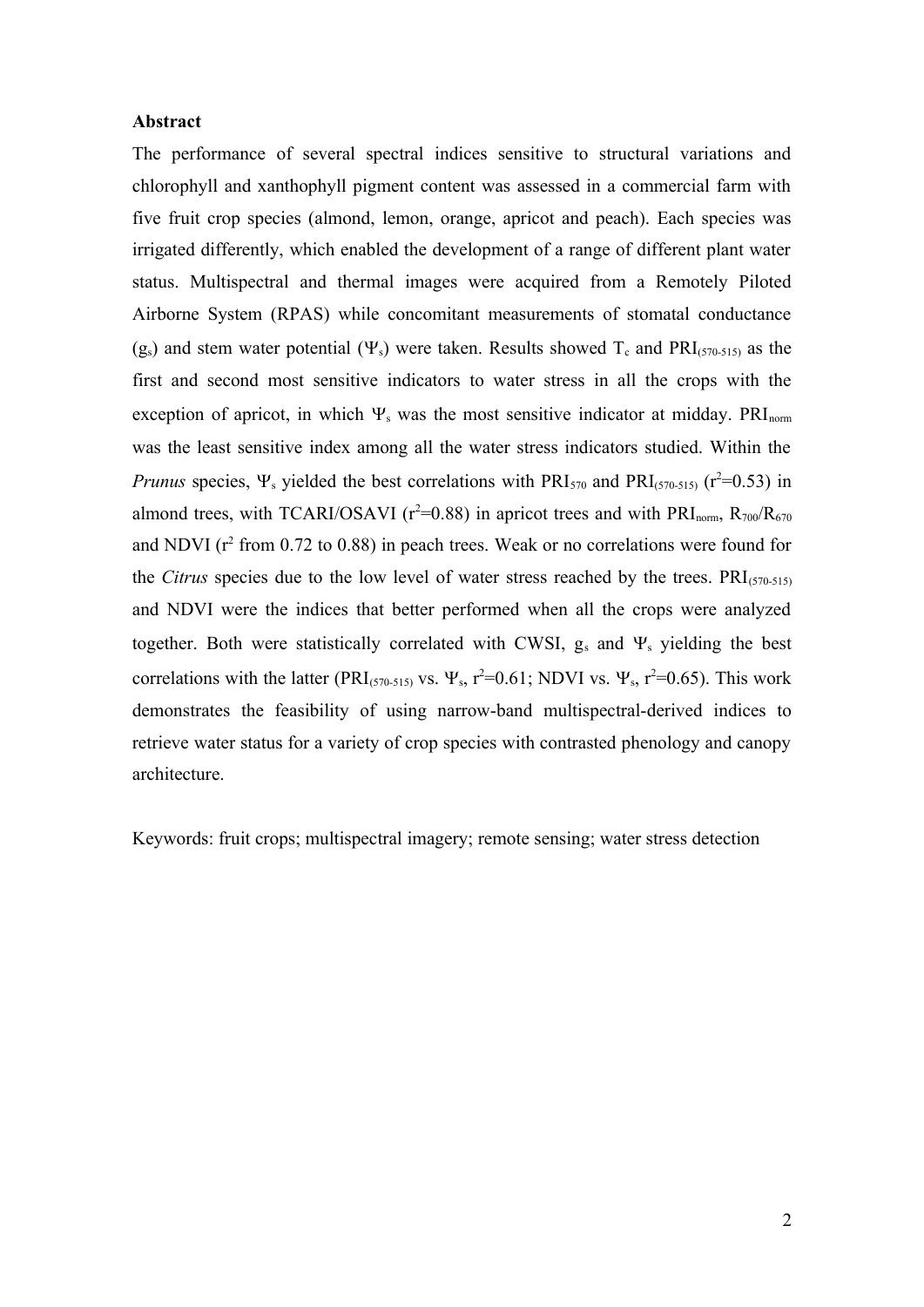### **Introduction**

Continuous advances in high technology have promoted the use of Remotely Piloted Airborne System (RPAS) for a large range of applications (Anderson and Gaston, 2013). Precision agriculture is one of the most promising applications (Mulla, 2013; Gago et al., 2015) since low-cost RPAS can be equipped with robust sensors, such as miniaturized narrow-band, hyperspectral and thermal cameras, used to remotely monitor vegetation (Bendig et al., 2012). Farm assessment by remote sensing using RPAS enables the monitoring of specific targets from a closer range and a higher frequency than is currently possible with satellites. Inter and intra-field variability of crops can be then assessed in detail providing farmers with crucial information to better optimize farm management, increase farmers' profitability and ultimately enhance the environmental quality (Mulla, 2013).

Drought is becoming the most limiting factor for crop production in much of the world (IPCC, 2014). This fact has increased the emphasis that policy-makers are placing on both demand and supply options to water management. Remote sensing takes on special significance within this context since it enables a better monitoring of large cultivated areas making it easier to assess the proper functioning of irrigation systems (by identifying water-stressed or over-irrigated areas) and the precise management of plants' water stress, which has been extensively pointed out in the literature (Taghvaeian and Neale, 2011) as a key factor to ensure the success of water-saving irrigation strategies based on irrigating plants below their water requirements.

High resolution thermal imagery has been successfully used in a variety of crops to assess the variability in plant water status at the field and farm scales (Bellvert et al., 2013; Berni et al., 2009; Gonzalez-Dugo et al., 2012; Gonzalez-Dugo et al., 2013; Zarco-Tejada et al. 2012). Bellvert et al. (2013) mapped the spatial variability in leaf water potential of different vineyards based on high resolution thermal imagery and then used that information for scheduling irrigation. Similarly, Gonzalez-Dugo et al. (2013) identified water-stressed areas from thermal images in a farm composed of five fruit tree crops and established a crop water stress index (CWSI) threshold. Notwithstanding the suitability of thermal sensing for plant water stress assessment, alternative indices less sensitive to variations in the air vapor pressure deficit and more related to biophysical parameters such as the chlorophyll or xanthophylls pigment content are currently of interest (Zarco-Tejada et al., 2013).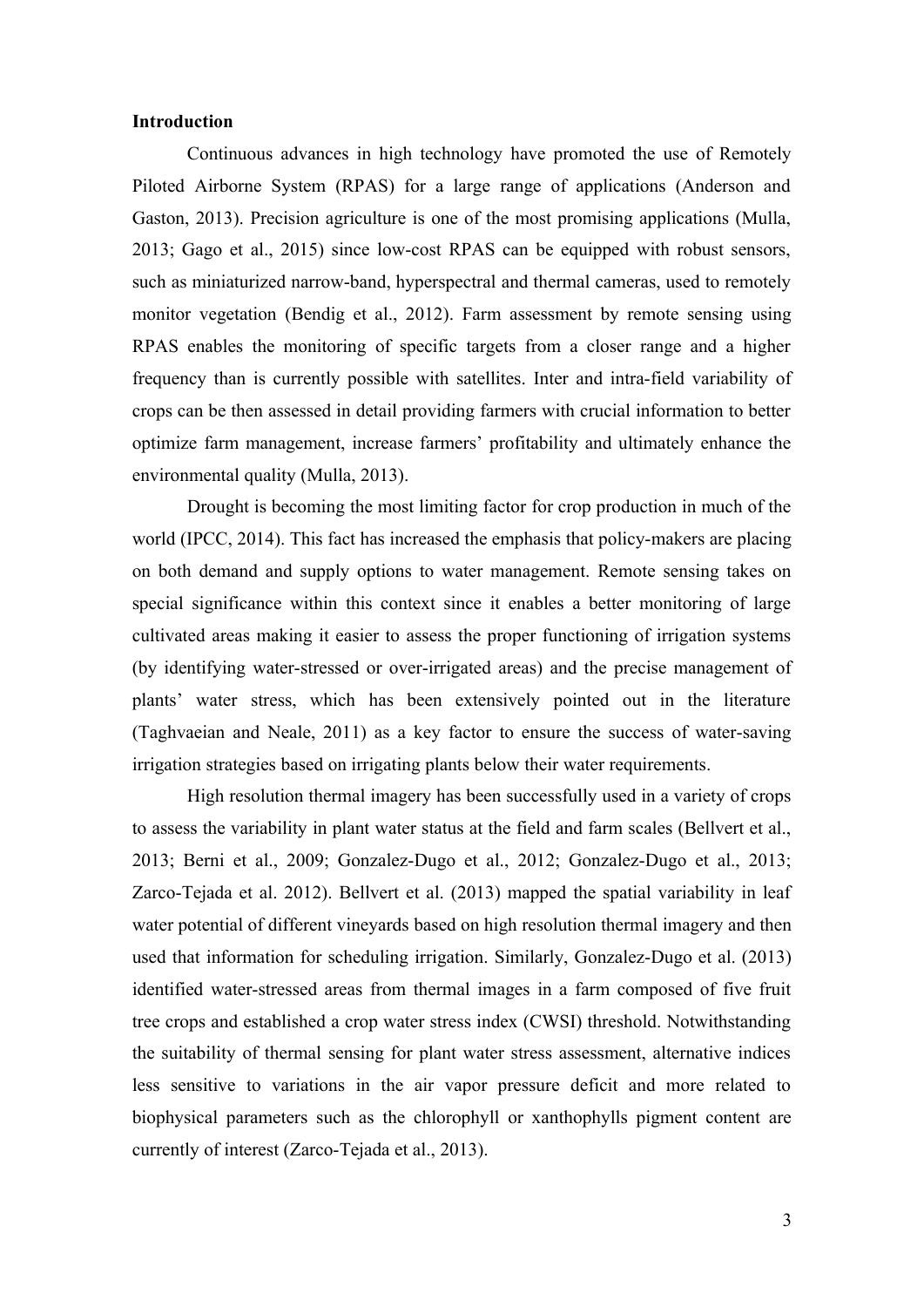A variety of narrow-band optical indices obtained from remote sensing data have been related to chlorophyll concentration, which is reduced under conditions of water stress (Haboudane et al., 2002; Zarco-Tejada et al., 2004, 2005a, 2005b). Combination of indices such as the Transformed Chlorophyll Absorption in Reflectance Index (TCARI) and the Optimized Soil Adjusted Vegetation Index (OSAVI) to give the TCARI/OSAVI index, have been shown as more robust indices to estimate chlorophyll concentration because of a lower sensitivity to soil background and crop leaf area index variations (Haboudane et al., 2002; Zarco-Tejada et al., 2004).

The narrow-band Photochemical Reflectance Index (PRI) proposed by Gamon et al. (1992), which is based on the xanthophylls cycle activation as a mechanism to dissipate the excess of energy when photosynthesis declines under conditions of stress, has been also successfully tested as a water stress indicator in several studies (Thenot et al., 2002; Suarez et al., 2008, 2009, 2010; Hernández-Clemente et al., 2011; Zarco-Tejada et al., 2012). These authors, however, also pointed out that PRI is highly affected by factors such as canopy structure, viewing and illumination geometry effects, and background, which challenge its widespread use as a water stress indicator. Different formulations of PRI (based on different wavelength references) have been studied in this sense searching to overcome these limitations (Hernández-Clemente et al., 2011). Recently, Zarco-Tejada et al. (2013) proposed a modified PRI-based index ( $\text{PRI}_{\text{norm}}$ ) to track the diurnal trends of water stress using a combination of a structural (Renormalized Different Vegetation Index, RDVI) and a sensitive to chlorophyll content ratio index  $(R_{700}/R_{670})$  to normalize PRI. These authors (Zarco-Tejada et al., 2013) tested the PRInorm in an experimental vineyard site in a diurnal setting, yielding higher correlations than PRI with the CWSI and the commonly used water stress indicators leaf water potential and stomatal conductance  $(g_s)$ .

Spectral indices have been usually evaluated on orchards consisting of a single crop. It is not uncommon for farms to be made up of several crop species with different canopy architectures, nutrient status and even phenological stages. Under these circumstances, the possibility of using a single multispectral index that could provide reliable information regarding the plant water status of all the crops coexisting in the farm would be of great value.

To the best of our knowledge, there are no studies in the literature dealing with the assessment of spectral indices to detect plant water stress in contrasting tree crop species. The aim of the present work was to assess the performance of several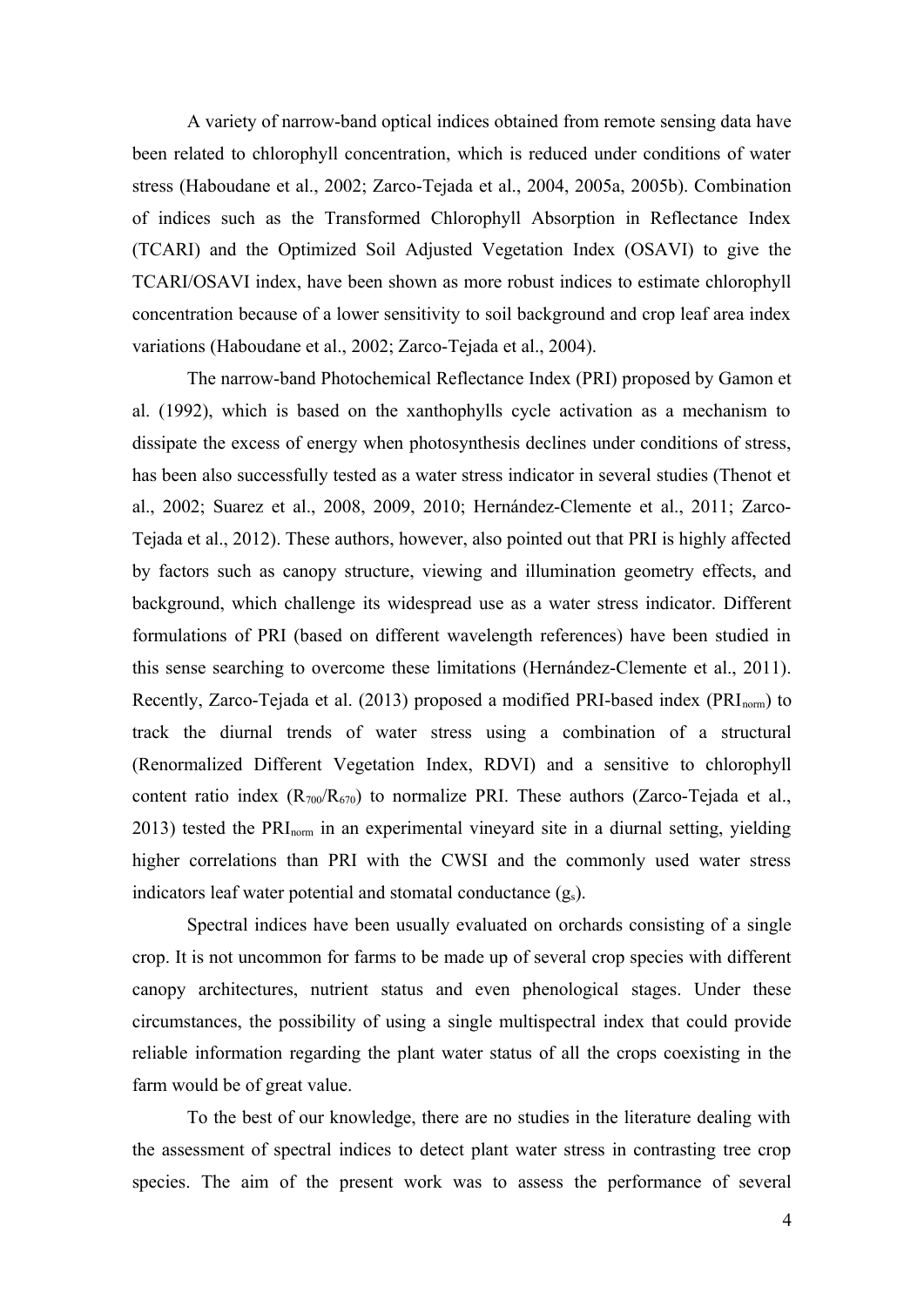xanthophyll (PRI, PRI<sub>norm</sub> and PRI<sub>570-515</sub>), chlorophyll (TCARI/OSAVI;  $R_{700}/R_{670}$ ) and structural-sensitive (NDVI) spectral indices and their capability to detect plant water stress in a commercial farm composed of five different tree crop species. The specific objectives were: (i) to assess the sensitivity to water stress of spectral indices in comparison to the established methods based on stem water potential  $(\Psi_s)$ ,  $g_s$  and canopy temperature  $(T_c)$  measurements; (ii) to explore the relationship between the spectral indices and  $\Psi_s$ ,  $g_s$  and CWSI for each of the fruit tree crop species studied, and; (iii) identify which of the spectral indices performs best when the five tree species are assessed together.

#### **Material and methods**

## *Site characteristics and irrigation treatments*

The study was performed in July of 2010 in the same 42-ha commercial farm described in Perez-Sarmiento et al. (2010) and Gonzalez-Dugo et al. (2013), located in the Mula Valley (37º55'N, 1º26'W), Murcia (Spain), where the climate is considered as semi-arid Mediterranean. The annual reference evapotranspiration  $(ET_0)$  and rainfall for the experimental season were of 1182 and 445 mm, respectively.

The farm consisted of five orchards planted with almond (*Prunus dulcis* cv. Garrigues and cv. Ramillete), apricot (*Prunus armeniaca* cv. Bulida), peach (*Prunus persica* cv. Catherine), orange (*Citrus sinensis* cv. Lane Late) and lemon (*Citrus x limon* cv. Fino 49) trees. Each orchard was divided into 2-4 irrigation units, which enabled different irrigation managements and the development of contrasted plant water status. The number of irrigation units and other characteristics such as planting space, canopy ground cover and number of emitters per tree used within each orchard are shown in table 1. At the time of the study (July), almond, peach, lemon and orange trees were being daily irrigated. In order to generate different levels of tree water status in these orchards, irrigation was withheld for eight days prior to the measurements in one single irrigation unit in the almond, lemon and orange orchards, and in two irrigation units in the peach orchard. Apricot trees, on the other hand, had already been harvested and water had not been applied since 24 days before the measurements date. Thus, to generate different water status in the apricot orchard, irrigation was resumed in one single unit eight days prior to the measurements.

*Airborne imagery and image processing*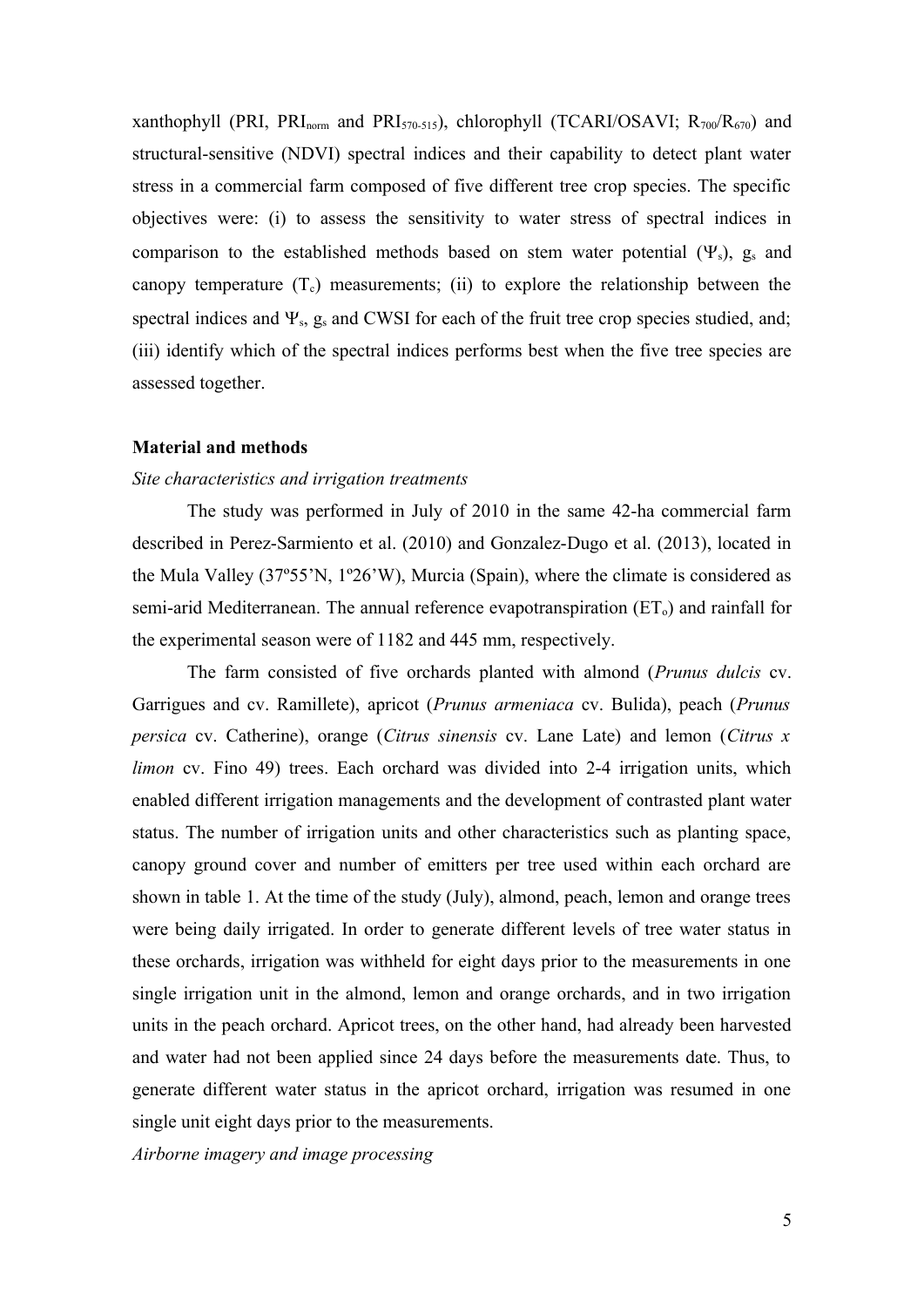Multispectral images were acquired on July  $7<sup>th</sup>$  at 13.00 h (local time; UTC + 1) h) with a 6-band multispectral camera (MCA-6, Tetracam Inc., California, USA) installed on a two-meter wingspan fixed–wing RPAS platform. The image resolution was 1280 x 1024 pixels with 10-bit radiometric resolution and optical focal length of 8.5 mm. The RPAS platform (mX-SIGHT, UAV Services and Systems, Germany) was controlled by an autopilot for autonomous flying (AP04, UAV Navigation, Madrid, Spain) following a flight plan of around 1h at 350 m above the ground and 5.8 kg takeoff weight using waypoints to acquire imagery from the entire orchards under study. At this flight altitude, the camera delivered a ground resolution of 20 cm pixel-size. The autopilot had a dual CPU controlling an integrated Attitude Heading Reference System (AHRS) based on a L1 GPS board, 3-axis accelerometers, gyros and a 3-axis magnetometer (Berni et al. 2009). The ground control station and the UAV were radiolinked, transmitting position, altitude and status data at 20 Hz frequency.

The bandset chosen for this study was centered at 515, 530, 570, 670, 700 and 800 nm. The high-resolution of the multispectral imagery enabled the identification of every single crown within the orchard. An algorithm was applied afterwards to restrict the shape of the crowns in order to avoid soil/vegetation mixed pixels. Then, the different indices were calculated at the object level (crown). The average crown reflectance derived from the imagery of well-watered and deficit-irrigated trees for each of the five tree crop species studied is shown in Fig.1. Reflectance values obtained for the six spectral bands enabled the calculation of vegetation indices sensitive to variations in canopy structure, chlorophyll and xanthophyll pigment content (Table 2): the Normalized Difference Vegetation Index (NDVI), which is linked to the leaf area index; the chlorophyll-sensitive indicators  $R_{670}/R_{700}$  and Transformed Chlorophyll Absorption in Reflectance Index normalized by the Optimized Soil Adjusted Vegetation Index (TCARI/OSAVI), and different PRI formulations such as the abovementioned PRI and  $PRI_{norm}$  as well as  $PRI_{(570-515)}$ .

The spectral indices were compared with those obtained in a parallel experiment that measured  $T_c$  and CWSI in the same trees and was reported by Gonzalez-Dugo et al. (2013). Thermal images were obtained from a thermal camera (MIRICLE 307, Thermoteknix Systems Ldt., Cambridge, UK) also installed on the RPAS during the study.

#### *Field data collection*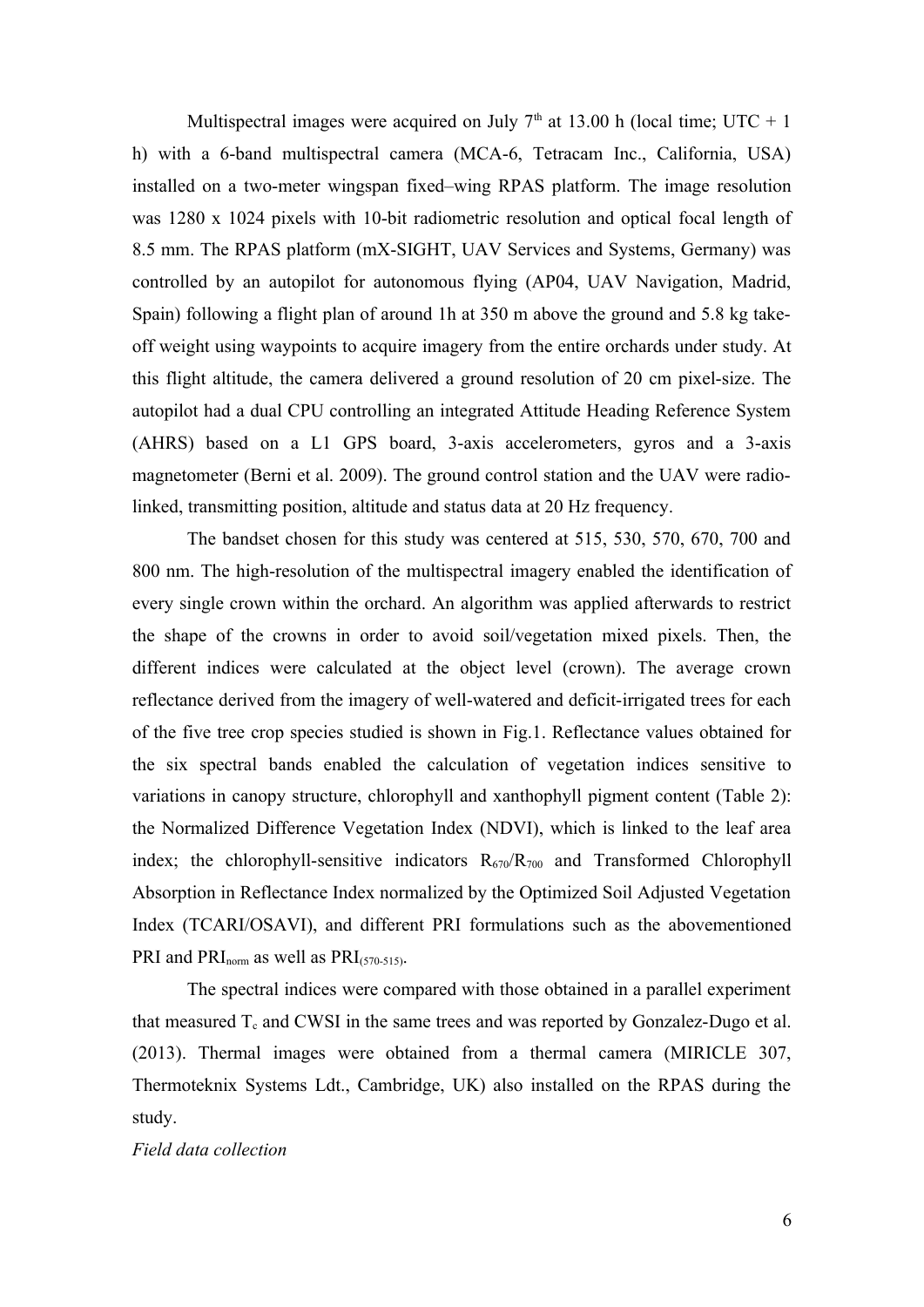Concomitant measurements of  $\Psi_s$  and  $g_s$  were taken during the flight in selected irrigated and non-irrigated trees from each species. Measurements were carried out by five teams composed of 3-5 people each with experience taking in-field determinations.

The  $\Psi_s$  determinations were carried out with five Scholander pressure chambers (Model 600 Pressure Chamber, PMS Instrument Company, Albany, USA) in two mature leaves per tree covered with aluminum foil for at least 90 min before measurements. The number of trees used for the  $\Psi_s$  and other in-field determinations within each irrigation unit are shown in table 3. The  $g_s$  was measured in 2-4 sunny leaves per tree using a diffusion porometer (SC-1 porometer, Decagon, WA, USA) in the lemon, orange and peach orchards, and a portable photosynthesis system (X) in the almond and apricot orchards, which enabled also recording the leaf net  $CO<sub>2</sub>$  assimilation  $(P_n)$ . Additionally, three leaf samples were taken from selected irrigated and nonirrigated trees of all the species with the exception of peach to determine the leaf chlorophyll content (Table 3).

Weather conditions at the time of flights were recorded with a portable weather station (Model WXT510, Vaisala, Finland) placed just outside the orchard. Mean values for the air temperature, vapor pressure deficit and wind speed at the time of flight were 31.9 °C, 3.76 KPa and 1.9 m  $s^{-1}$ , respectively.

## *Statistical analysis*

Performance of all the spectral indices studied was compared to that of  $\Psi_s$ ,  $g_s$ and canopy temperature  $(T_c)$  by means of a sensitivity analysis (sensitivity defined as signal to noise ratio) based on that proposed by Goldhamer and Fereres (2001). Thus, when there were significant differences between treatments, the value "signal" for  $\Psi_s$ ,  $T_c$  and the vegetation indices was calculated as the ratio between the average value for the water stressed and control treatments while for  $g_s$  it was obtained from the ratio between the average value for the control and water stressed treatments. In all cases the "noise" was defined as the average coefficient of variation (CV) among trees from the same treatments as the signal value.

The relationship between the spectral indices and  $\Psi_s$ ,  $g_s$  or CWSI for each of the crop species studied as well as when data from all the crops were pooled together was explored by correlation analyses.

### **Results and discussion**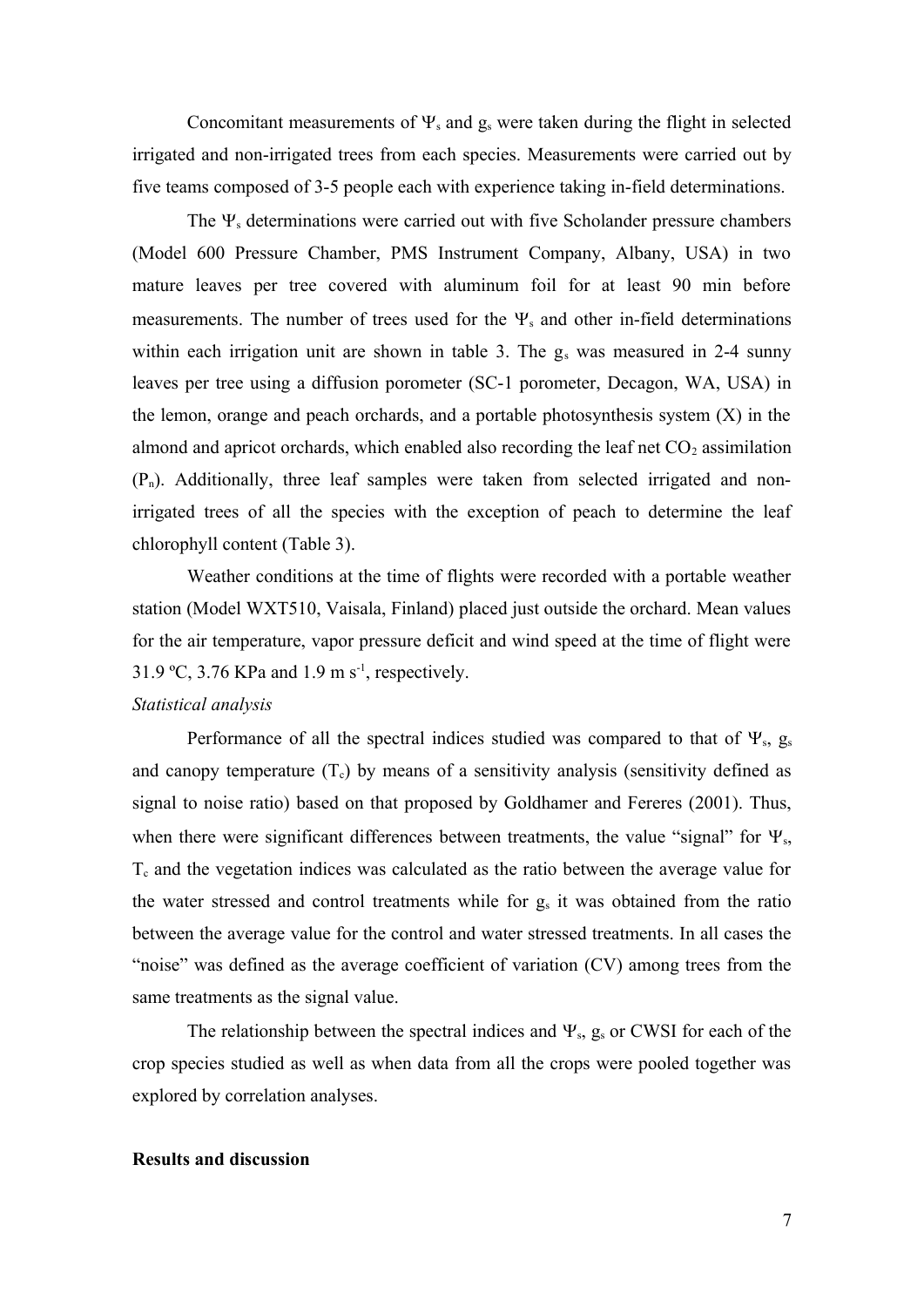#### *Sensitivity analysis*

The sensitivity of indicators such as the leaf and  $\Psi_s$ , sap flow and trunk diameter fluctuation measurements,  $g_s$  or  $T_c$ , to water stress has been compared in the past on tree crops of high economic interest (e.g., Goldhamer et al., 1999 in peach Moriana and Fereres, 2002 in olive; Intrigliolo and Castel, 2006 in plum; Ballester et al., 2013 in citrus). From these studies, it is known that higher noise is expected in methods in which measurements at the leaf scale are taken in specific spots around the tree than in methods in which data is averaged from the whole or a large part of the canopy area. That is because of the existence of diverse hydraulic resistances within the tree, particularly under moderate water stress (Gonzalez-Dugo et al., 2012), which may amplify the variability (noise) and notably reduce the sensitivity of indicators relying in measurements taken in specific parts of the trees. In this study, the sensitivity of the  $\Psi_s$ (2 leaves/tree) and gs (2-4 leaves/tree) measurements taken at 13:00 h was compared with that of indices obtained from thermal  $(T_c)$  and multispectral images. Data from the orange orchard were not considered in this analysis due to the non-significant differences in plant water status observed between treatments. Results showed that  $T_c$ was the indicator with the lowest variability and highest sensitivity to water stress in three out of the four crop species included in the analysis (Table 4). Apricot was the only crop in which  $\Psi_s$  resulted the most sensitive indicator to water stress, followed by  $PRI_{(570-515)}$  and  $T_c$ . These results were mainly due to the low CV observed in  $T_c$  within trees from the same treatment in the almond, lemon and peach orchards, and the low tree to tree variability observed in  $\Psi_s$  in apricot trees at 13:00 h compared to the other indicators (Table 4). Gonzalez-Dugo et al. (2013) determined  $T_c$  in trees of the same orchards used in this experiment at different times (09:00, 11:00 and 13:00 h). Their results (Gonzalez-Dugo et al., 2013) showed, in fact, that apricot was the species with the highest variability in  $T_c$  at any of the three measurement times and that CV within this crop was lowest at 11:00 h. Taking this information into account, the analysis was repeated for this species with  $\Psi_s$ , g<sub>s</sub> and T<sub>c</sub> data obtained at 11:00 h (Table 4). For this time frame, results revealed that  $T_c$  was the most sensitive indicator when compared to  $\Psi_s$  and  $g_s$  (no multispectral data available at 11:00h).

Interestingly,  $PRI_{(570-515)}$  was found the second most sensitive indicator to water stress in all the cases. The good performance of  $PRI<sub>(570-515)}</sub>$  contrasts with the results obtained for PRI<sub>norm</sub> which, along with g<sub>s</sub>, was the indicator with the highest noise and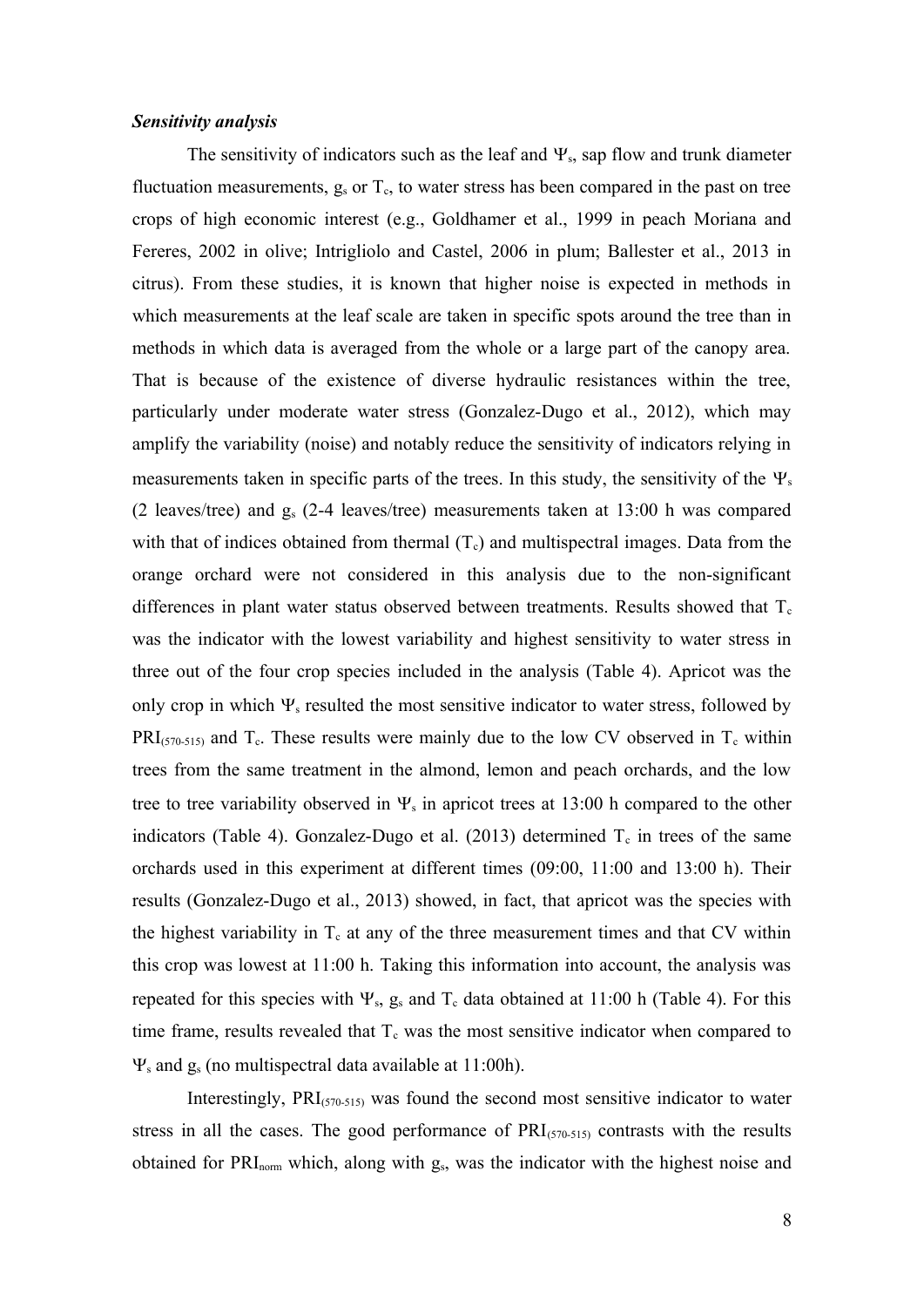less sensitivity to water stress. The multispectral indices NDVI, TCARI/OSAVI,  $R_{700}/R_{670}$  and  $PRI_{570}$  had in general intermediate values of sensitivity (Table 4).

## *Performance of the spectral water stress indicators within each crop*

Scaling up observations of plant water status from the leaf to the field or even the farm level requires validation of remote sensing data with ground-truth data. Here, data obtained from the multispectral imagery of selected trees within each orchard were compared with those of in-field measurements of  $\Psi_s$  and  $g_s$  as well as CWSI, which was already validated for this particular farm by Gonzalez-Dugo et al. (2012).

Within the *Citrus* species, only the sensitive indices to chlorophyll content were significantly correlated with  $\Psi_s$ , g<sub>s</sub> or CWSI (Table 5). In orange trees, when  $R_{700}/R_{670}$ was plotted against  $g_s$  yielded a coefficient of determination  $(r^2)$  of 0.62 (p<0.05). In lemon trees, however,  $R_{700}/R_{670}$  and TCARI/OSAVI were significantly correlated respectively with  $\Psi_s$  (r<sup>2</sup>=0.41; p<0.05) and CWSI (r<sup>2</sup>=0.64; p<0.001). The structural and photochemical indices did not perform well for the *Citrus* species which could be related to the small variations in water status reached in these orchards compared to the other crops. The performance of structural, xanthophyll and chlorophyll sensitive indices to detect plant water stress in orange trees has been also studied in Zarco-Tejada et al. (2012), who found that in spite of the wide range of  $\Psi_s$  reached in that study (from  $-0.5$  to  $-2.0$  MPa) compared to the work presented here,  $PRI_{570}$ , TCARI/OSAVI and NDVI although sensitive were weakly related to  $\Psi_s$ . The PRI<sub>515</sub> (band 515 as a reference), proposed by Hernandez-Clemente et al. (2011) and the structural-sensitive indicators RDVI, MTVI1 or TVI were shown in Zarco-Tejada et al. (2012) as more robust water stress indicators for orange trees.

Better correlations than in *Citrus* were obtained for the crops from the genus *Prunus* (Table 5). In almond trees, PRI<sub>(570-515)</sub>, PRI<sub>570</sub>, NDVI and TCARI/OSAVI indices were statistically correlated with  $\Psi_s$ , g<sub>s</sub> and CWSI with  $r^2$  ranging from 0.32 to 0.79. The  $\Psi_s$  was better correlated with PRI(570-515) and PRI<sub>570</sub> (r<sup>2</sup>=0.53 and 0.52, respectively; p<0.001). The g<sub>s</sub> yielded the highest correlation with TCARI/OSAVI ( $r^2$ =0.65; p<0.001) while CWSI did it with  $PRI_{(570-515)}$  and NDVI ( $r^2=0.79$  and 0.70, respectively;  $p<0.001$ ). Measurements of photosynthesis taken in almond were highly correlated with TCARI/OSAVI (Fig.2). No correlations however were obtained with the other chlorophyll sensitive indicator,  $R_{700}/R_{670}$ . When comparing results from the two almond cultivars used in the study (*cv.* 'Garrigues' and *cv.* 'Ramillete'), the relationships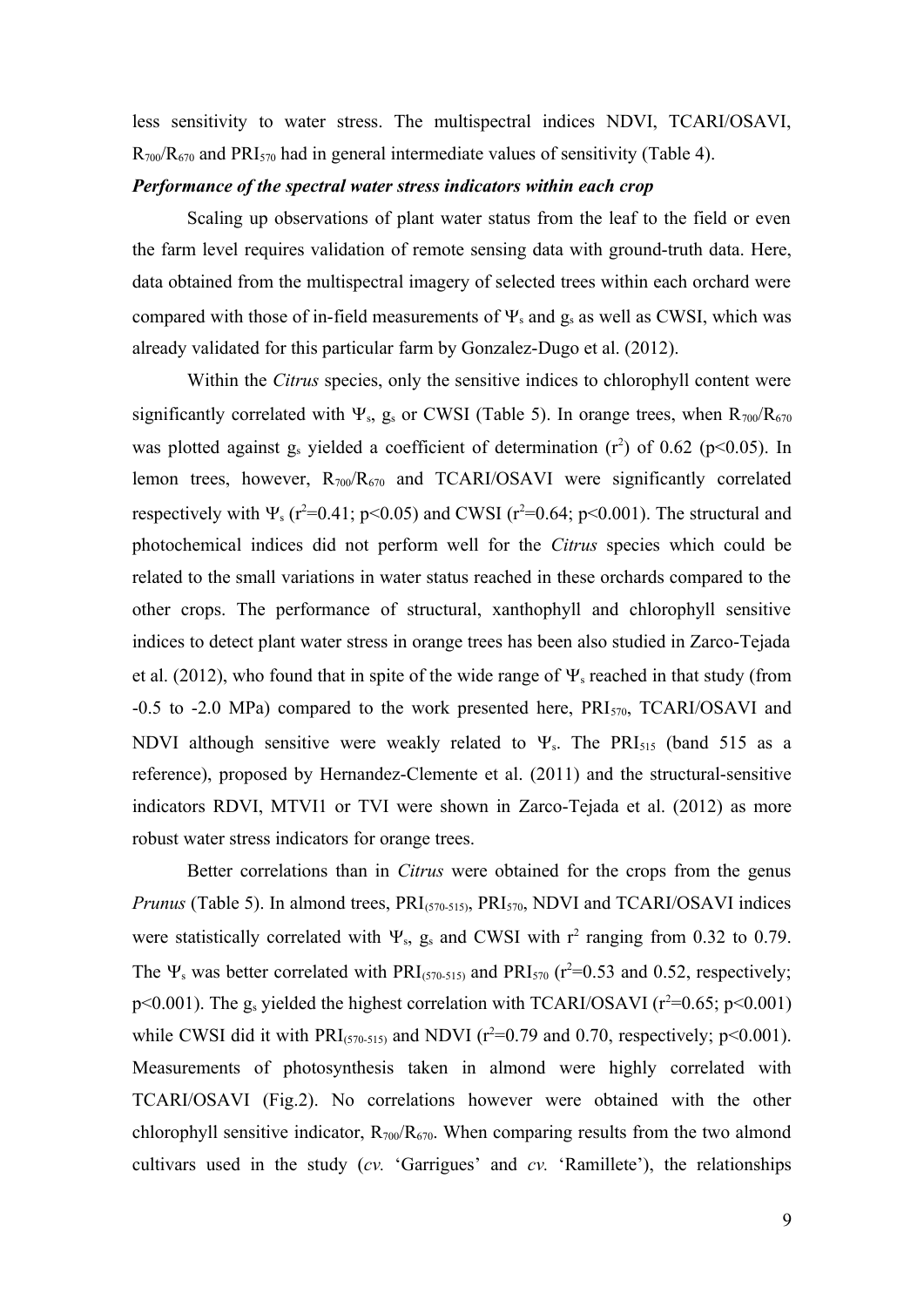obtained between  $PRI_{(570-515)}$  or TCARI/OSAVI and  $\Psi_s$ , g<sub>s</sub> and CWSI were similar. Nevertheless, PRI and NDVI relationships with  $\Psi_s$ , g<sub>s</sub> and CWSI were weaker for *cv*. 'Ramillete' ( $r^2$  ranging from 0.13 to 0.68) than for *cv*. 'Garrigues' ( $r^2$  ranging from 0.46 to 0.89).

Apricot trees were in the stage of postharvest when the experiment was performed. Unlike the other crops, these trees were not irrigated before the experiment and irrigation was applied to selected trees to promote variability in water status within the orchard. Contrary to that obtained for almond trees, no correlations were found between  $\Psi_{s}$ ,  $g_{s}$  or CWSI and any of the PRI formulations studied. NDVI was significantly correlated with  $g_s$  ( $r^2=0.42$ ;  $p<0.05$ ) and CWSI ( $r^2=0.69$ ;  $p<0.01$ ) but not with  $\Psi_s$ . Among the spectral indices, TCARI/OSAVI was the indicator that yielded the best correlations in apricot trees with  $\Psi_s$ , g<sub>s</sub> and CWSI ( $r^2$  ranging from 0.77 to 0.88; p<0.001). Moreover, as also observed in almond trees, TCARI/OSAVI was highly correlated with Pn (Fig. 2). Differences in the relationship between TCARI/OSAVI and Pn observed between apricot and almond trees may be related to differences in phenological stage between these two crops.

Results obtained in the peach orchard were somewhat different from those reported for almond and apricot trees (Table 5). High correlations were obtained for all the spectral indices with the exception of  $PRI_{570}$  and  $TCARI/OSAVI$ .  $PRI_{(570-515)}$ ,  $PRI_{norm}$ ,  $R_{700}/R_{670}$  and NDVI yielded similar  $r^2$  when depicted against CWSI (0.61 to 0.68;  $p<0.001$ ). PRI<sub>norm</sub> and  $R_{700}/R_{670}$ , however, were the spectral indices with the highest correlations with  $\Psi_s$  and  $g_s$  (r<sup>2</sup> from 0.81 to 0.93; p<0.001).

Different results were obtained for each crop depending on their particular characteristics. Chlorophyll sensitive indices performed better for *Citrus* and apricot trees; while indices sensitive to changes in the xanthophyll cycle were better for almond trees and both of them (chlorophyll and xanthophyll sensitive indices) performed well in peach. Most of the studies found in the literature assessing the use of spectral information to detect plant water stress have been conducted in one particular crop, generally crops of high economic interest such as olive (Berni et al., 2009; Suarez et al., 2008; Zarco-Tejada et al., 2004) and grapevines (Gago et al., 2015 and references therein). Zarco-Tejada et al. (2013) showed that PRI<sub>norm</sub> was a more reliable water stress indicator ( $r^2 = 0.82$  when compared against  $\Psi_s$ ) than PRI<sub>570</sub> ( $r^2=0.53$ ) in grapevines.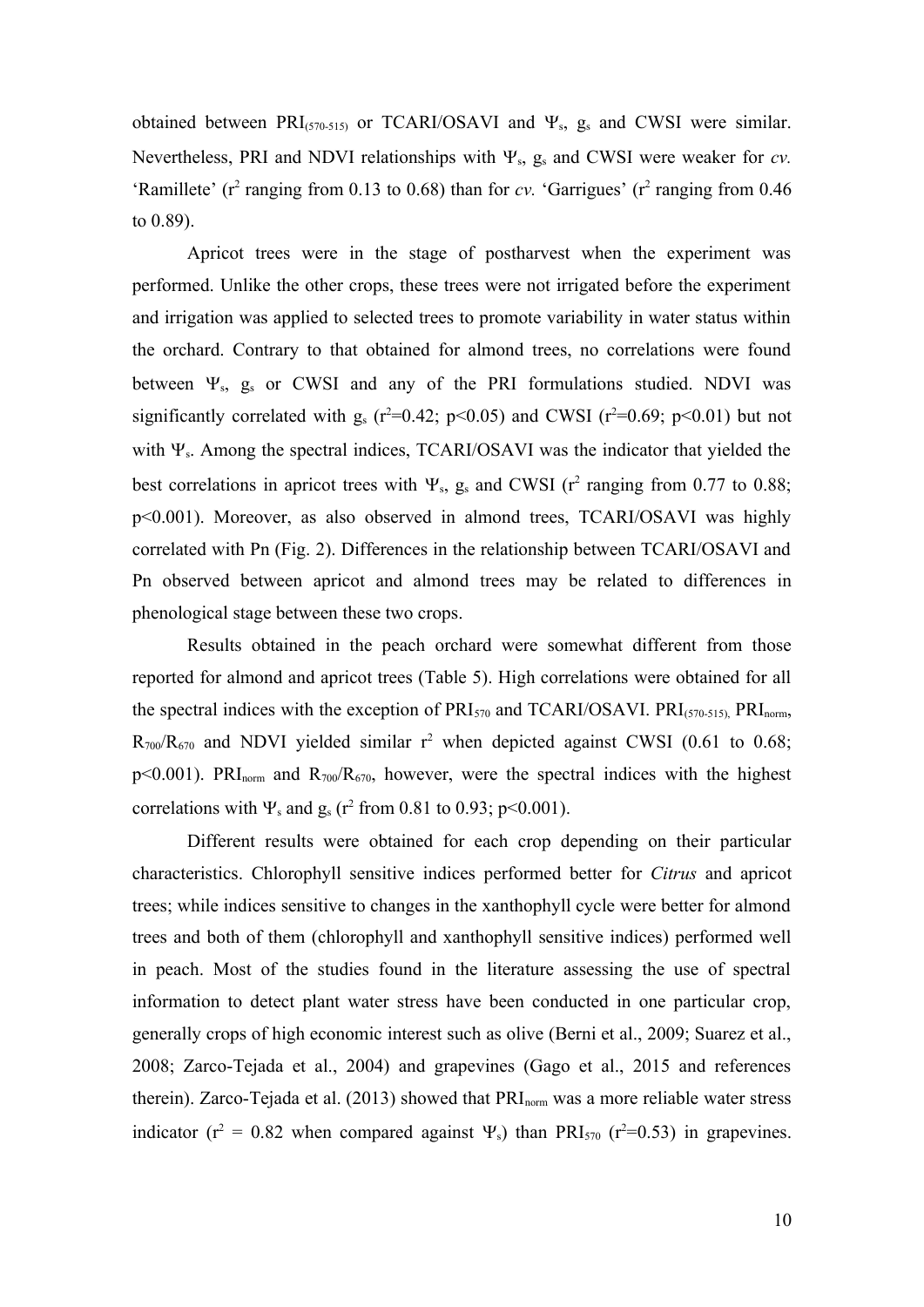Here,  $\text{PRI}_{\text{norm}}$  performed better than  $\text{PRI}_{570}$  in peach trees (Table 5) but the contrary was observed for almond trees.

In the present study multispectral indices were assessed in a farm composed of crops with different canopy architecture, nutrient status and phenology, which made that a specific indicator performed better in some crops than in others. The use of a single multispectral indicator that would be sensitive enough to variations in the plant water status of several crops would facilitate the assessment of irrigation needs at the farm scale and consequently would improve the current options that growers have regarding irrigation decision making

## *Performance of the spectral water stress indicators for the five fruit crops together*

Pooling data from all the fruit tree crops species together,  $PRI_{(570-515)}$ ,  $PRI_{\text{norm}}$ ,  $R_{700}/R_{670}$  and NDVI showed a statistically significant correlation with  $\Psi_s$  with r<sup>2</sup> ranging between 0.15 and 0.65 (Table 6). Linear relationships were found for  $PRI_{(570-515)}$ ,  $PRI_{norm}$ and NDVI while  $R_{700}/R_{670}$  was best-fitted by a polynomial curve (Fig.3). Among these indicators, PRI(570-515) and NDVI were those which yielded the highest  $r^2$  (0.61 and 0.65, respectively; p<0.001). Although weak, statistically significant correlations were also found between PRI(570-515), PRI<sub>570</sub> and NDVI with  $g_s$  (r<sup>2</sup> of 0.16-0.18; p<0.01), and between PRI(570-515), PRI<sub>norm</sub>, R<sub>700</sub>/R<sub>670</sub> and NDVI with CWSI ( $r^2$  ranging from 0.19 to 0.33; p<0.01) (Table 6).

Mean chlorophyll content within the farm ranged from 9.51  $\mu$ g cm<sup>-2</sup> in lemon trees to 41.26  $\mu$ g cm<sup>-2</sup> in almond (Table 7). Both, TCARI/OSAVI and R<sub>700</sub>/R<sub>670</sub> index were statistically correlated with leaf chlorophyll concentration when data from all the species were pooled together (Fig.4). The red edge ratio, however, yielded the highest  $r^2$  $(0.58)$ .

Results showed that  $PRI_{(570-515)}$  and NDVI seemed to perform better when contrasting crop species are assessed together. The  $PRI_{norm}$ , which was originally formulated to deal with contrasting canopy architecture and pigment content, did not perform as was expected. The non-linear relationship observed between water potential and the red edge ratio ( $R_{700}/R_{670}$ ) might be responsible for the low performance observed for this index. Future works dealing with new formulations for  $PRI_{norm}$  might improve the performance of the index for a wide range of vegetation characteristics, as those observed in the present study.

## **Conclusions**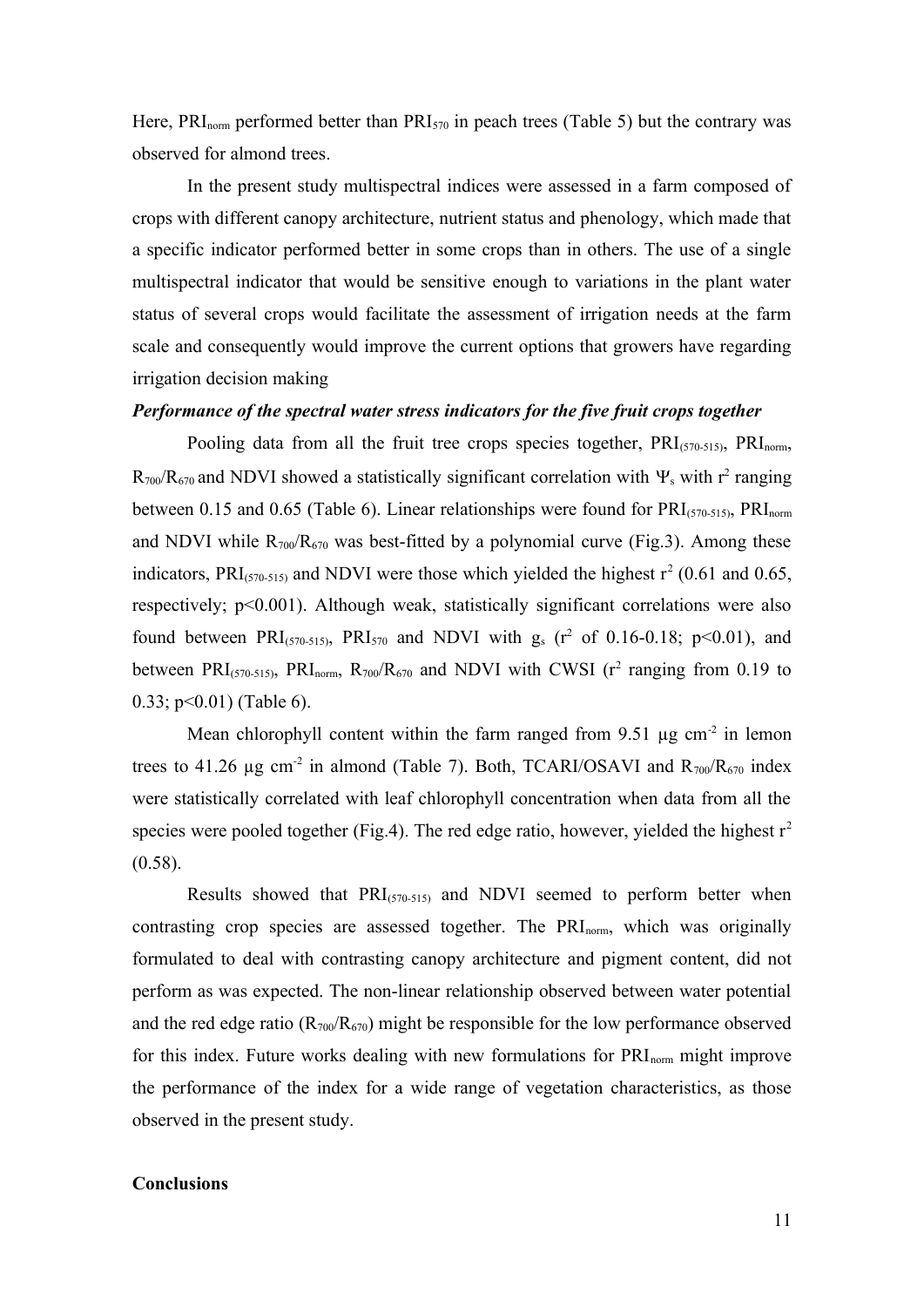The work presented here compares the sensitivity to water stress of spectral indices obtained from measurements at leaf and canopy levels. It also explores the relationships between multispectral-derived indices and the established methods for water stress determinations taken in five of the most representative fruit crop species of the area of the study. Finally, it explores which of the multispectral indices tested has the broadest performance for water stress detection when contrasting plants in canopy architecture and phenology are assessed together.

The sensitivity analysis showed  $PRI_{(570-515)}$  as the second most sensitive indicator after  $T_c$  (and  $\Psi_s$  in apricot trees), and the most sensitive indicator among the multispectral indices tested. Within each of the crops studied, chlorophyll-sensitive indices (TCARI/OSAVI) performed better in *Citrus* and apricot trees while indices sensitive to changes in the xanthophyll cycle ( $PRI_{(570-515)}$  and  $PRI_{(570)}$ ) performed better in almond trees. Most of the multispectral indices (with the exception of  $PRI_{570}$  and TCARI/OSAVI), however, were well correlated in peach trees. In spite of these different relationships obtained between the multispectral-derived indices and  $\Psi_s$ ,  $g_s$  or CWSI for each of the fruit crop species,  $PRI_{(570-515)}$  and NDVI were sensitive enough ( $r^2$ )  $= 0.61$  and 0.65, respectively) to determine the plant water status when all of the fruit crops were analyzed together. These results demonstrate the feasibility of using multispectral narrow-band indices (i.e. 10 nm bandwidths) acquired from miniature cameras on board RPAS platforms to retrieve water status for a variety of crop species with contrasted phenology and canopy architecture.

## **References**

- Anderson, K., & Gaston, K. (2013). Lightweight unmanned aerial vehicles will revolutionize spatial ecology. *Front Ecol Environ*, 11(3), 138-146.
- Ballester, C., Jimenez-Bello, M.A., Castel, J.R., Intrigliolo, D. S. (2013). Usefulness of thermography for plant water stress detection in citrus and persimmon trees. *Agric. Forest Meteorol*., 168, 120–129.
- Bellvert, J., Zarco-Tejada, T.J., Gonzalez-Dugo, V., Girona, J., Fereres, E. (2013) Scheduling vineyard irrigation based on mapping leaf water potential from airborne thermal imagery. *Precision Agriculture* DOI 10.3920/978-90-8686- 778-3\_8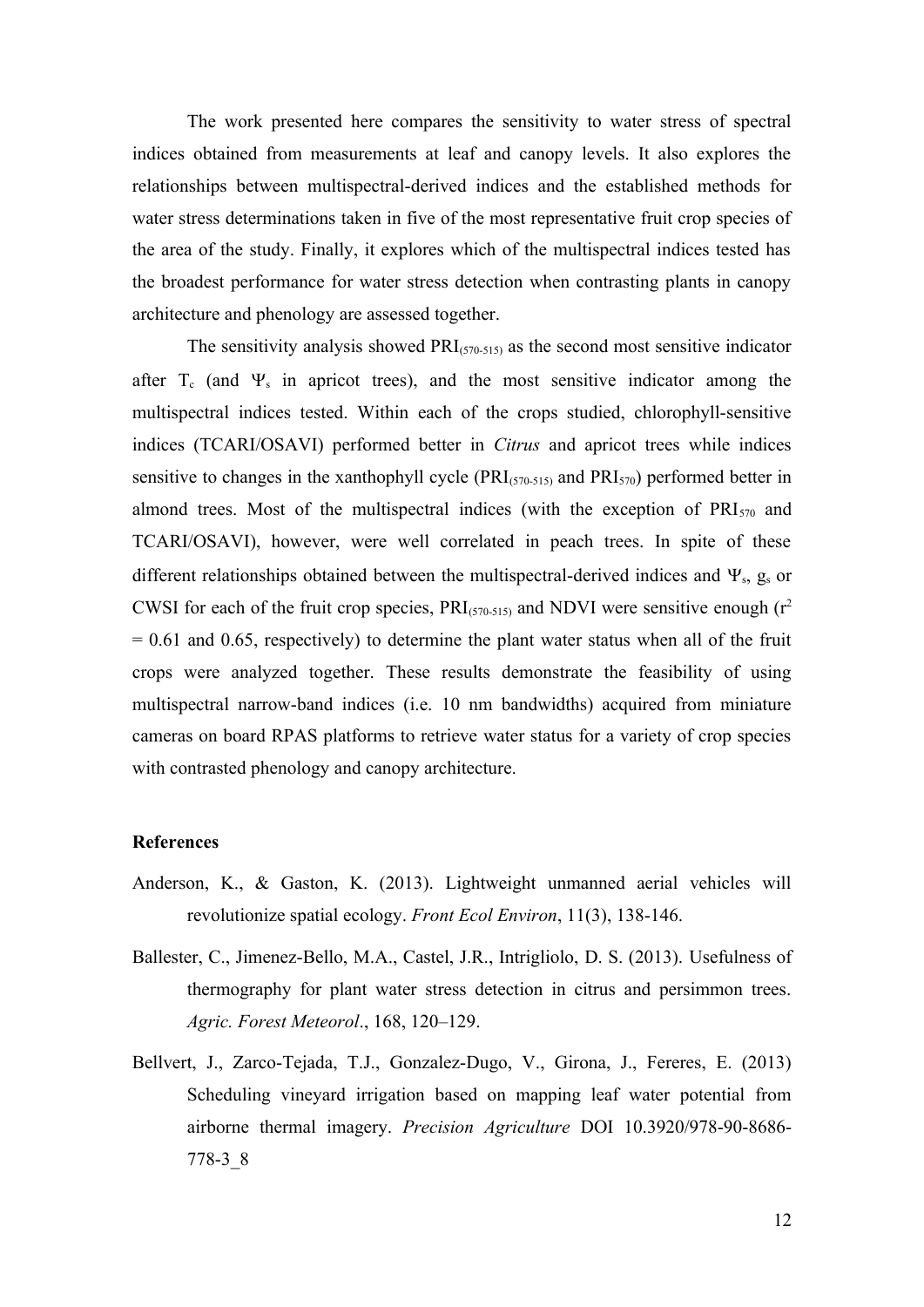- Bendig, J., Bolten, A., Bareth, G. (2012) Introducing a low-cost mini-UAV for thermaland multispectral-imaging. *Int. Arch. Photogramm. Remote Sens. Spat. Inf. Sci.*, 39, B1, 345–349.
- Berni, J.A.J., Zarco-Tejada, P.J., Suárez, L., Fereres, E. (2009) Thermal and Narrowband Multispectral Remote Sensing for Vegetation Monitoring from an Unmanned Aerial Vehicle. *IEEE Transactions on Geoscience and Remote Sensing*, 47 (3), 722-738.
- Farooq, M., Wahid, A., Kobayashi, N., Fujita, D., Basra, S.M.A. (2009) Plant Drought stress: Effects, mechanisms and management. *Agronomy for Sustainable development 29(1)*, 185-212.
- Gago, J., Douthe, C., Coopman, R.E., Gallego, P.P., Ribas-Carbo, M., Flexas, J., Escalona, J., Medrano, H. (2015) UAVs challenge to assess water stress for sustainable agricultura. *Agric Water Manage*, 153, 9-19.
- Gamon, J.A., Peñuelas, J., Field, C.B. (1992) A narrow-waveband spectral index that tracks diurnal changes in photosynthetic efficiency. *Remote Sens. Environ*., 41, 35-44.
- Gonzalez-Dugo, V., Zarco-Tejada, P.J., Berni, J.A.J., Suárez, L., Goldhamer, D.A., Fereres, E. (2012) Almond tree canopy temperature reveals intra-crown variability that is water-stress dependent. Agric. Forest Meteorol., 154-155, 156- 165.
- Gonzalez-Dugo, V., Zarco-Tejada, P.J., Nicolás, E., Nortes, P.A., Alarcón, J.J., Intrigliolo, D.S., Fereres, E. (2013) Using high resolution UAV thermal imagery to assess the variability in the water status of five fruit tree species within a commercial orchard. *Precision Agriculture* 14(6), 660-678.
- Goldhamer DA, Fereres E. 2001. Irrigation scheduling protocols using continuously recorded trunk diameter measurements. *Irrig. Sci*. 20, 115–125
- Goldhamer, D.A., Fereres, E., Mata, M., Girona, J., Cohen, M. (1999). Sensitivity of continuous and discrete plant and soil water status monitoring in peach trees subjected to deficit irrigation. *Journal of the American Society for Horticultural Science*, *124*(4), 437-444.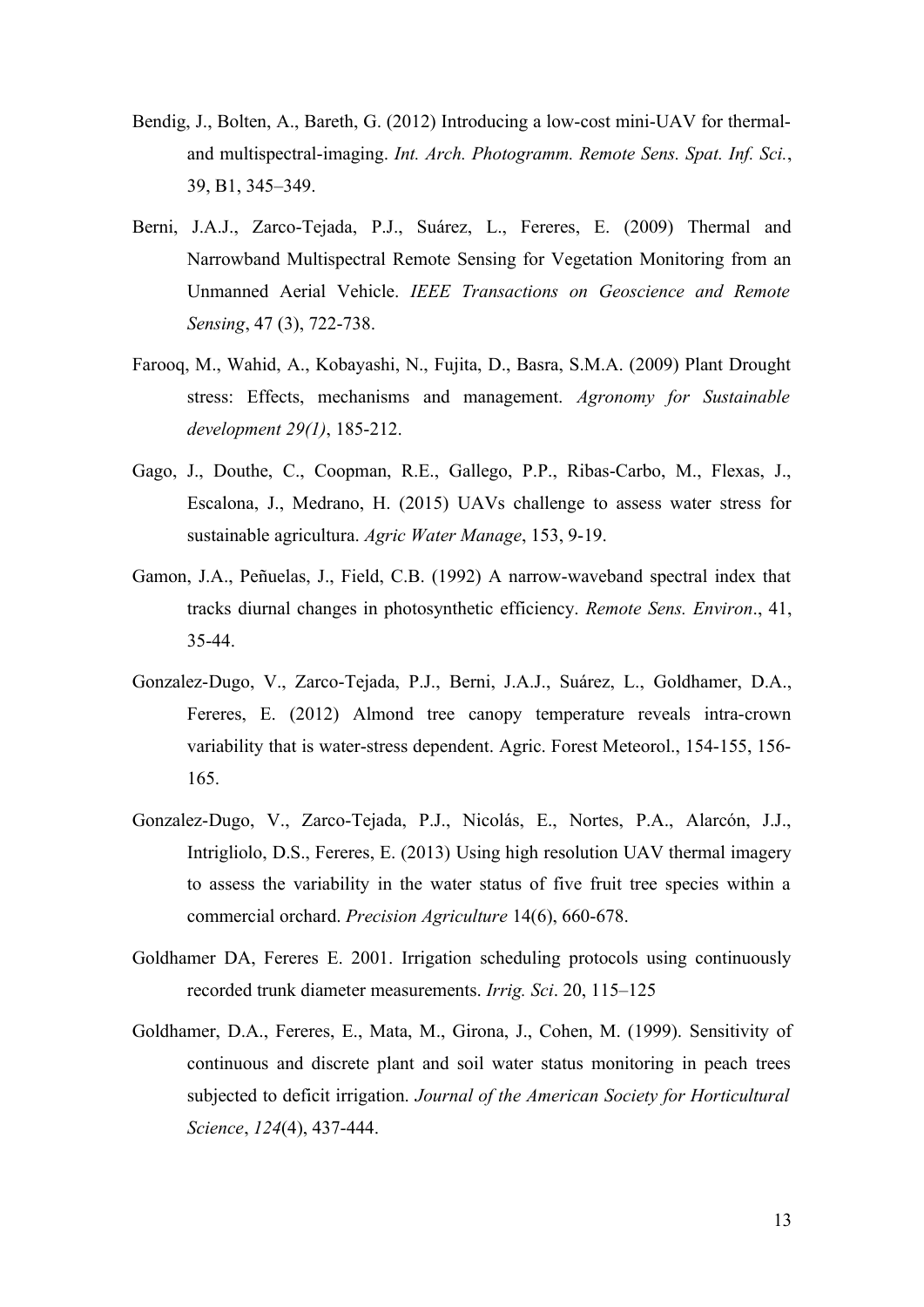- Haboudane, D., Miller, J. R., Tremblay, N., Zarco-Tejada, P. J., & Dextraze, L. (2002). Integration of hyperspectral vegetation indices for prediction of crop chlorophyll content for application to precision agriculture. Remote Sensing of Environment,  $81(2-3)$ , 416–426.
- Hernández-Clemente, R., Navarro-Cerrillo, R., Suárez, L., Morales, F., Zarco-Tejada, P.J. (2011). Assessing structural effects on PRI for stress detection in conifer forests. *Remote Sensing of Environment*, 115(9), 2360–2375.
- Intrigliolo, D.S., & Castel, J.R. (2006) Performance of various water stress indicators for prediction of fruit size response to deficit irrigation. Agric. Water Manage., 83, 173–180.
- IPCC 2014. [https://ipcc-wg2.gov/AR5/images/uploads/WG2AR5\\_SPM\\_FINAL.pdf](https://ipcc-wg2.gov/AR5/images/uploads/WG2AR5_SPM_FINAL.pdf)
- Jones, H.G., Vaughan, R.A. (2010) Remote Sensing of Vegetation: Principles, Techniques, and Applications. Oxford University Press.
- Moriana, A., & Fereres, E. (2002) Plant indicators for scheduling irrigation of young olive trees. *Irrig Sci* 21, 83-90.
- Mulla, D. (2013) Twenty five years of remote sensing in precision agriculture: key advances and remaining knowledge gaps. *Biosystems Engineering*, 114, 358- 371.
- Pérez-Sarmiento, F., Alcobendas, R., Mounzer, O., Alarcón, J., Nicolás, E. (2010). Effects of regulated deficit irrigation on physiology and fruit quality in apricot trees. *Spanish Journal of Agricultural Research*, 8(S2), S86–S94
- Salamí, E., Barrado. C., Pastor. E. (2014) UAV flight experiments applied to the remote sensing of vegetated areas. *Remote Sensing*, 6,11051-11081.
- Suárez, L., Zarco-Tejada, P. J., Berni, J. A. J., Gonzalez-Dugo, V., Fereres, E. (2009). Modelling PRI for water stress detection using radiative transfer models. *Remote Sensing of Environment*, 113, 730–744.
- Suárez, L., Zarco-Tejada, P.J., González-Dugo, V., Berni, J.A.J., Sagardoy, R., Morales, F. (2010). Detecting water stress effects on fruit quality in orchards with timeseries PRI airborne imagery. *Remote Sensing of Environment*, 114, 286–298.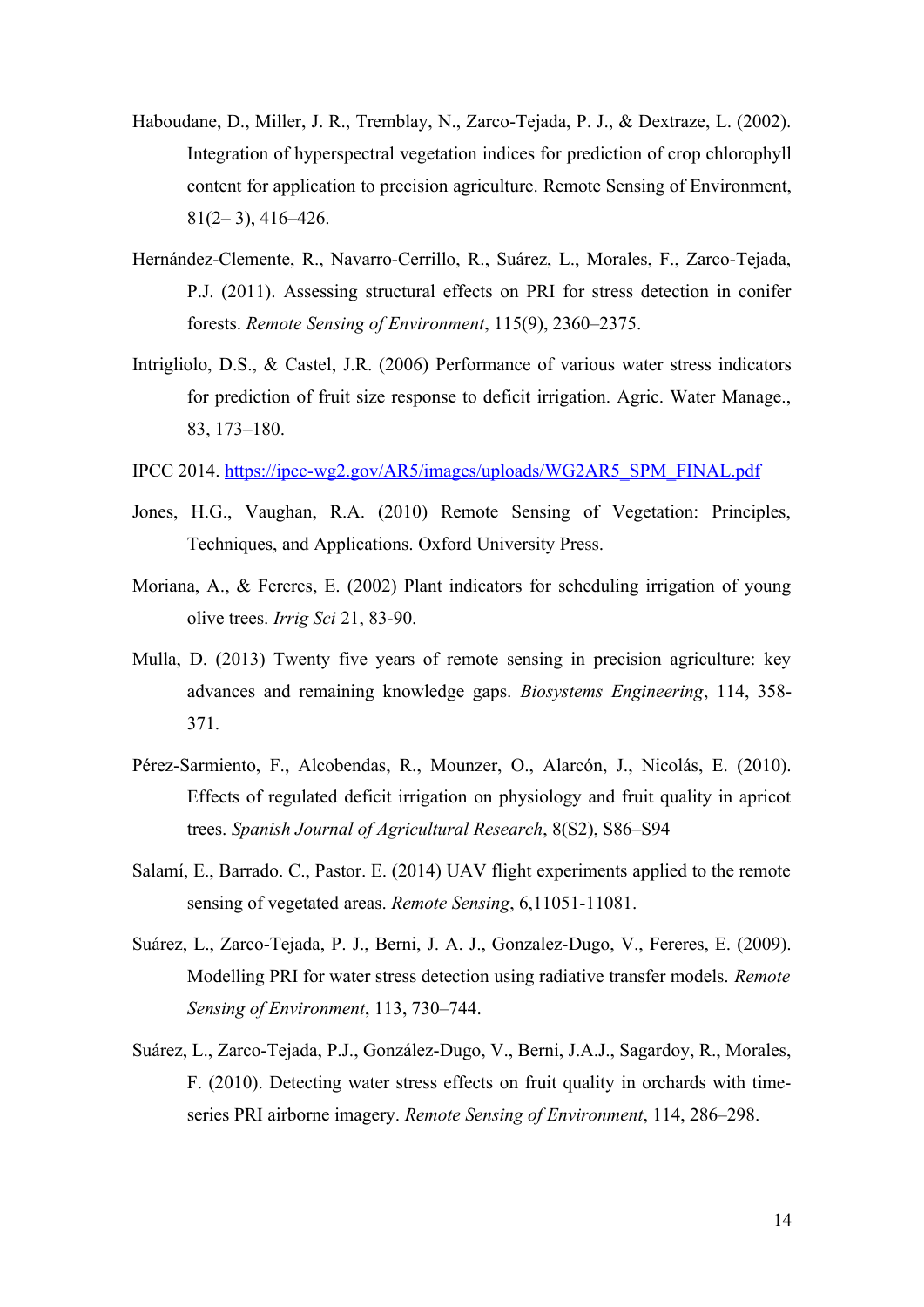- Suárez, L., Zarco-Tejada, P.J., Sepulcre-Canto, G., Perez-Priego, O., Miller, J.R., Jimenez-Muñoz, J.E., Sobrino, J. (2008) Assessing canopy PRI for water stress detection with diurnal airborne imagery. *Remote Sensing of Environment*, 112, 560-575.
- Taghvaeian, S., & Neale, C.M.U. (2011) Water balance of irrigated areas: a remote sensing approach. *Hydrological Processes* 25, 4132-4141.
- Thenot, F., Methy, M., Winkel, T. (2002). The Photochemical Reflectance Index (PRI) as a water-stress index. *International Journal of Remote Sensing*, 23(23), 5135– 5139.
- Zarco-Tejada, P.J., Berjon, A., Lopez-Lozano, R., Miller, J.R., Martin, P., Cachorro, V., Gonzalez M.R., de Frutos, A. (2005a). Assessing vineyard condition with hyperspectral índices: Leaf and canopy reflectance simulation in a rowstructured discontinuous canopy. *Remote Sensing of Environment*, 99, 271–287.
- Zarco-Tejada, P.J., Gonzalez-Dugo, V., Berni, J.A.J. (2012). Fluorescence, temperature and narrow-band indices acquired from a UAV platform for water stress detection using a micro-hyperspectral imager and a thermal camera. *Remote Sensing of Environment*, 117, 322–337.
- Zarco-Tejada, P.J., Gonzalez-Dugo, V., Williams, L.E., Suárez, L., Berni, J.A.J., Goldhamer, D., Fereres, E. (2013) A PRI-based water stress index combining structural and chlorophyll effects: Assessment using diurnal narrow-band airborne imagery and the CWSI thermal index. *Remote Sens*., 138:38-50.
- Zarco-Tejada, P.J., Miller, J.R., Morales, A., Berjón, A., Agüera, J. (2004) Hyperspectral indices and model simulation for chlorophyll estimation in opencanopy tree crops. *Remote Sensing of Environment*, 90, 463-476.
- Zarco-Tejada, P.J., Whiting, M., Ustin, S.L. (2005b). Temporal and spatial relationships between within-field yield variability in cotton and high spatial hyperspectral remote sensing imagery. Agronomy Journal, 97(3), 641– 653.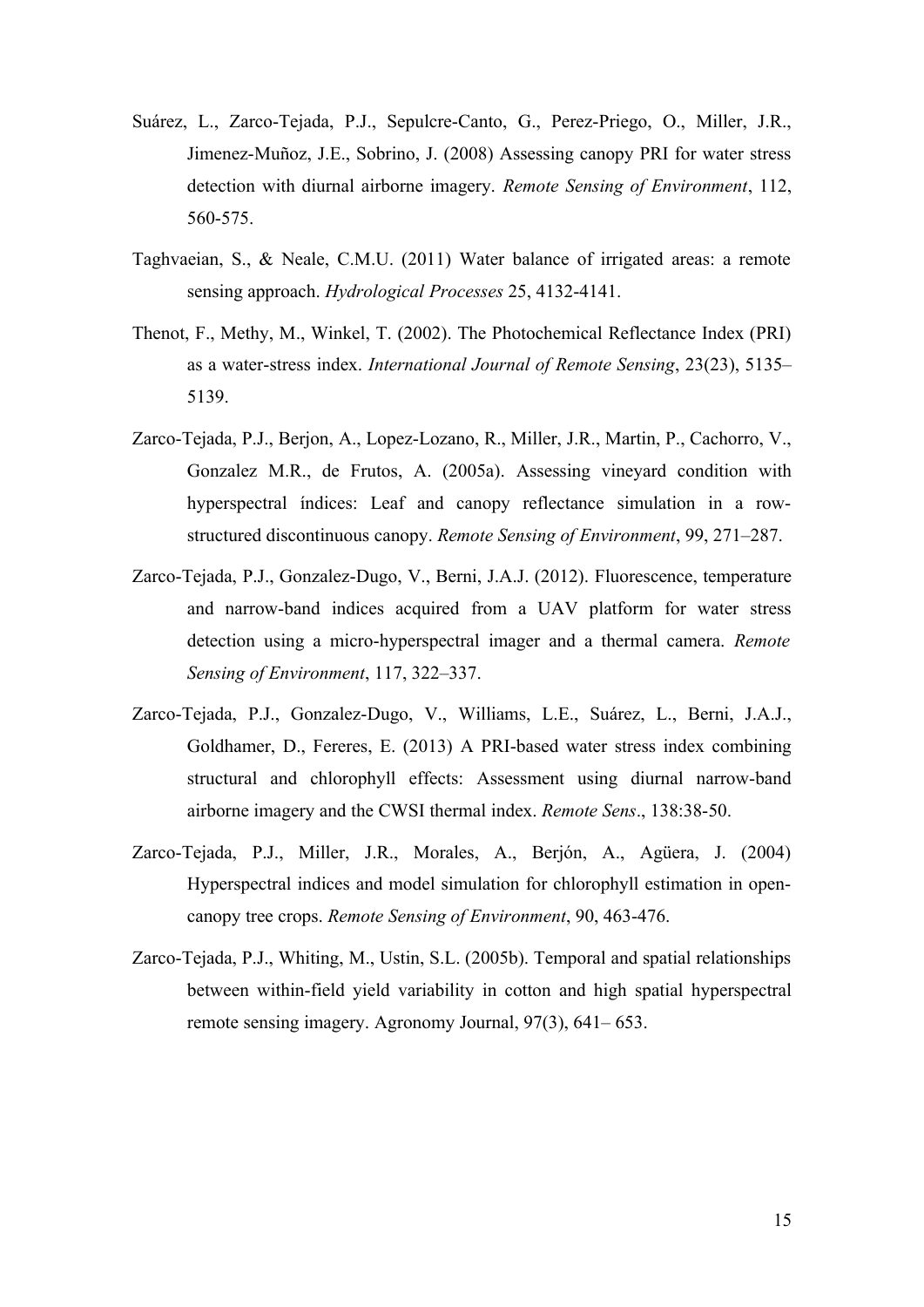| <b>Species</b> | <b>Planting space</b><br>(m) | GC(%) | # Emitters tree <sup>-1</sup><br>$(4 \, 1 \, h^{-1})$ | # Irrigation<br>units |
|----------------|------------------------------|-------|-------------------------------------------------------|-----------------------|
| Almond         | 6 x 8                        | 40    |                                                       |                       |
| Apricot        | 6 x 8                        | 65    |                                                       |                       |
| Peach          | $4 \times 6$                 | 48    |                                                       | 4                     |
| Lemon          | 6 x 8                        | 41    |                                                       |                       |
| Orange         | 4 x 6                        | 51    |                                                       |                       |

**Table 1** Planting space, canopy ground cover and number of emitters used per tree within each of the orchards. The number of irrigation units established per orchard is also shown.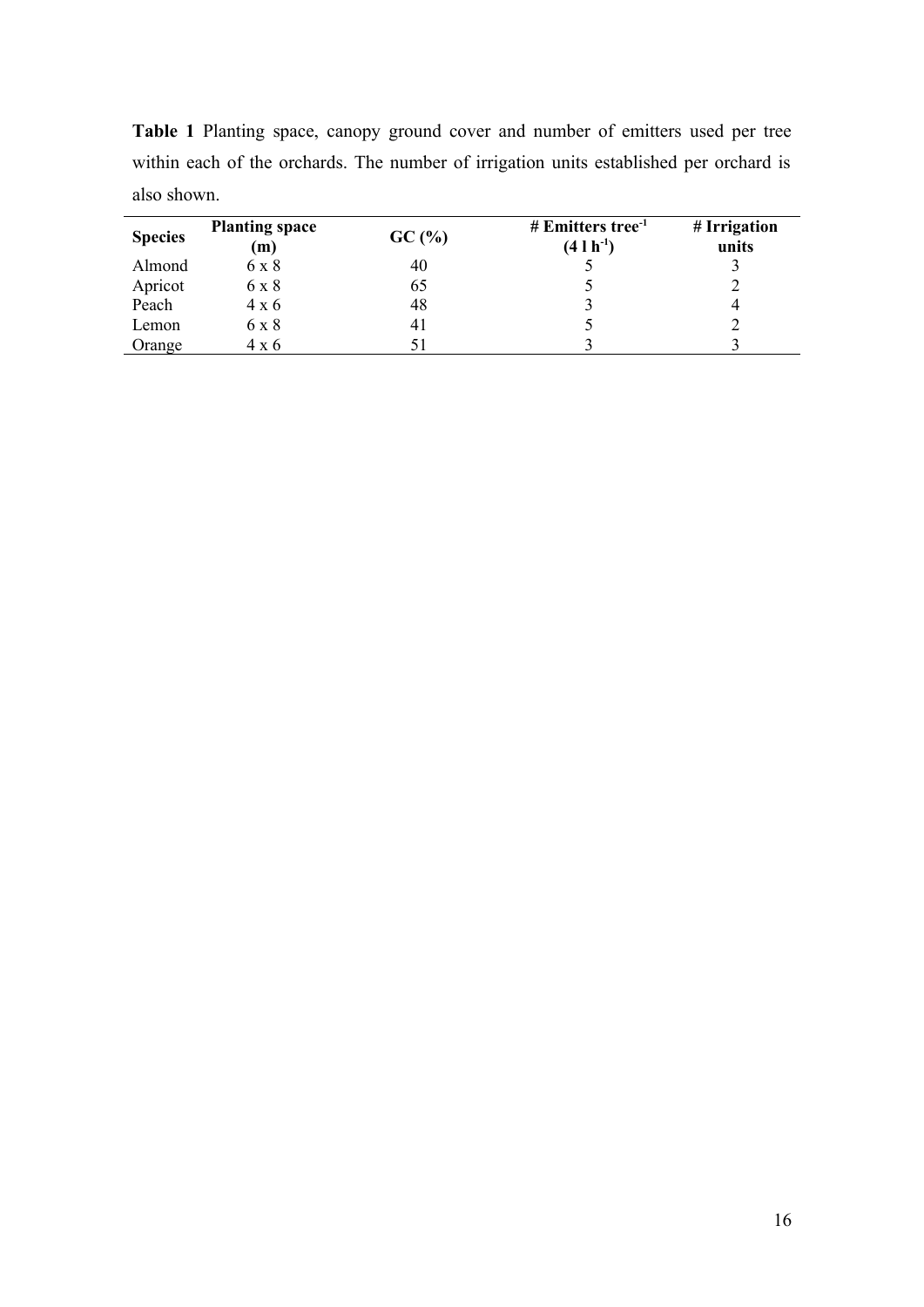**Table 2** Formulations used to obtain the vegetation indices Photochemical Reflectance Index (PRI), normalized Photochemical Reflectance Index (PRI<sub>norm</sub>), PRI<sub>(570-515)</sub>, R<sub>700</sub>/R<sub>670</sub>, Normalized DifferenceVegetation Index (NDVI) and Transformed Chlorophyll Absorption in Reflectance Index normalized by the Optimized Soil Adjusted Vegetation Index (TCARI/OSAVI).

| <b>Index</b>             | <b>Formulation</b>                                                                                                                                          | Reference                       |
|--------------------------|-------------------------------------------------------------------------------------------------------------------------------------------------------------|---------------------------------|
| PRI <sub>570</sub>       | $(R_{570} - R_{530}) / (R_{570} + R_{530})$                                                                                                                 | Gamon et al. (1993)             |
| $\text{PRI}_{(570-515)}$ | $(R_{570}-R_{515})/(R_{570}+R_{515})$                                                                                                                       | Hernandez-Clemente et al., 2011 |
| $PRI_{norm}$             | $PRI_{570}/[RDVI (R_{700}/R_{670})]$                                                                                                                        | Zarco-Tejada et al. (2013)      |
| $R_{700}/R_{670}$        | $R_{700}/R_{670}$                                                                                                                                           | Part of TCARI index             |
| <b>NDVI</b>              | $(R_{800} - R_{670}) / (R_{800} + R_{670})$                                                                                                                 | Rose et al. (1974)              |
| <b>TCARI/OSAVI</b>       | $[3[(R_{700} - R_{670}) - 0.2 (R_{700}/R_{550}) (R_{700}/R_{670})]] / [(1 + 0.16) (R_{800} - R_{670}) / (R_{800} + R_{670} +$<br>$0.16$ ] $R_{700}/R_{670}$ | Haboudane et al. (2002)         |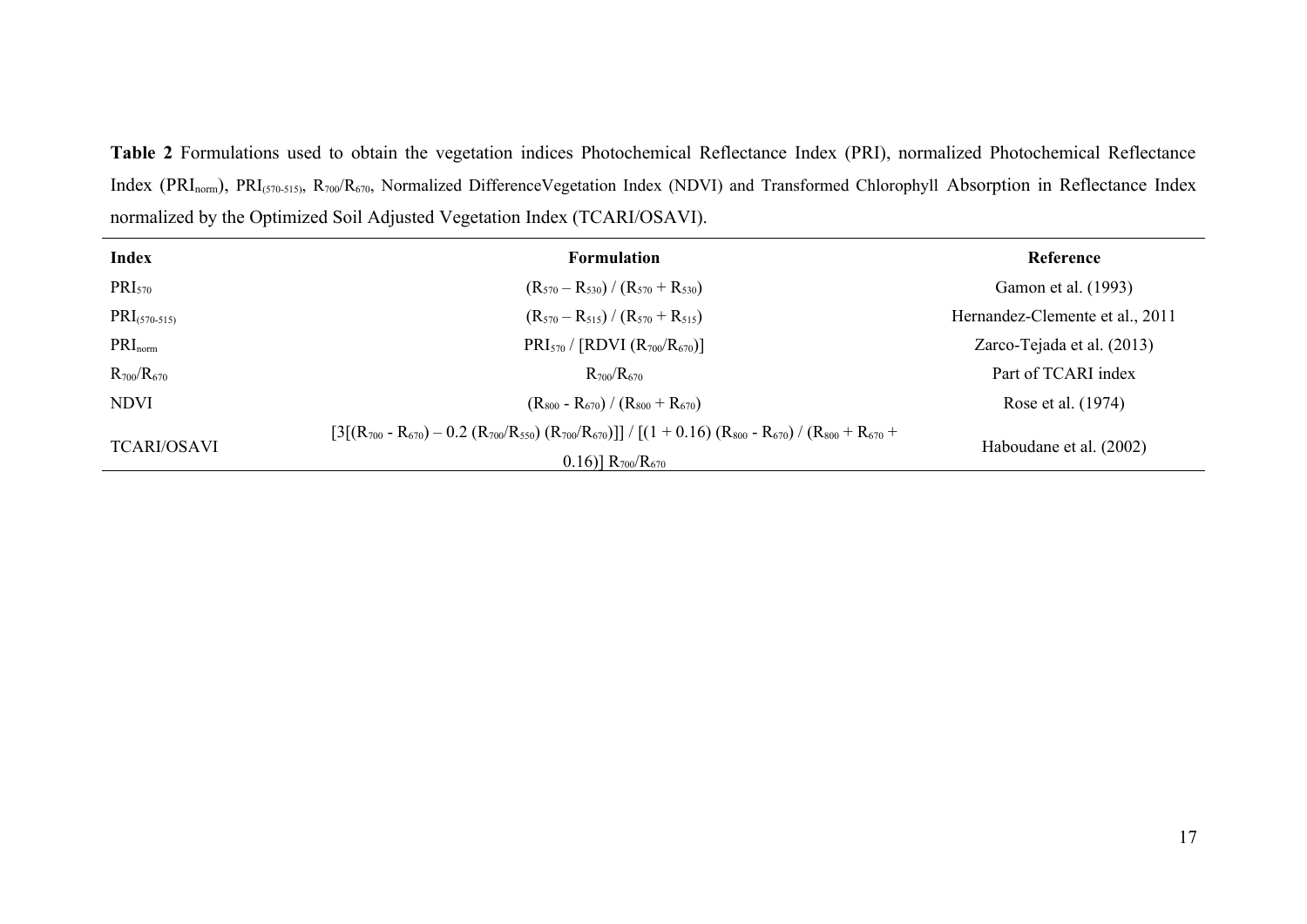**Table 3** Number of trees in which measurements of stem water potential  $(\Psi_s)$ , stomatal conductance  $(g_s)$ , leaf net  $CO_2$  assimilation  $(P_n)$  and leaf chlorophyll content (Chl) were taken within each irrigation treatment.

|                | Ψ  |    |    | $\mathbf{g}_s$ |    | Pn                       |    | <b>Chl</b> |  |
|----------------|----|----|----|----------------|----|--------------------------|----|------------|--|
| <b>Species</b> | WW | DI | WW | DI             | WW | DI                       | WW | DI         |  |
| Almond         | 10 | 12 | 10 | 12             | 10 |                          |    |            |  |
| Apricot        |    |    |    |                | O  |                          |    |            |  |
| Peach          |    |    |    |                | -  | -                        |    |            |  |
| Lemon          |    |    |    |                | -  | $\overline{\phantom{a}}$ |    |            |  |
| Orange         |    |    |    |                |    |                          |    |            |  |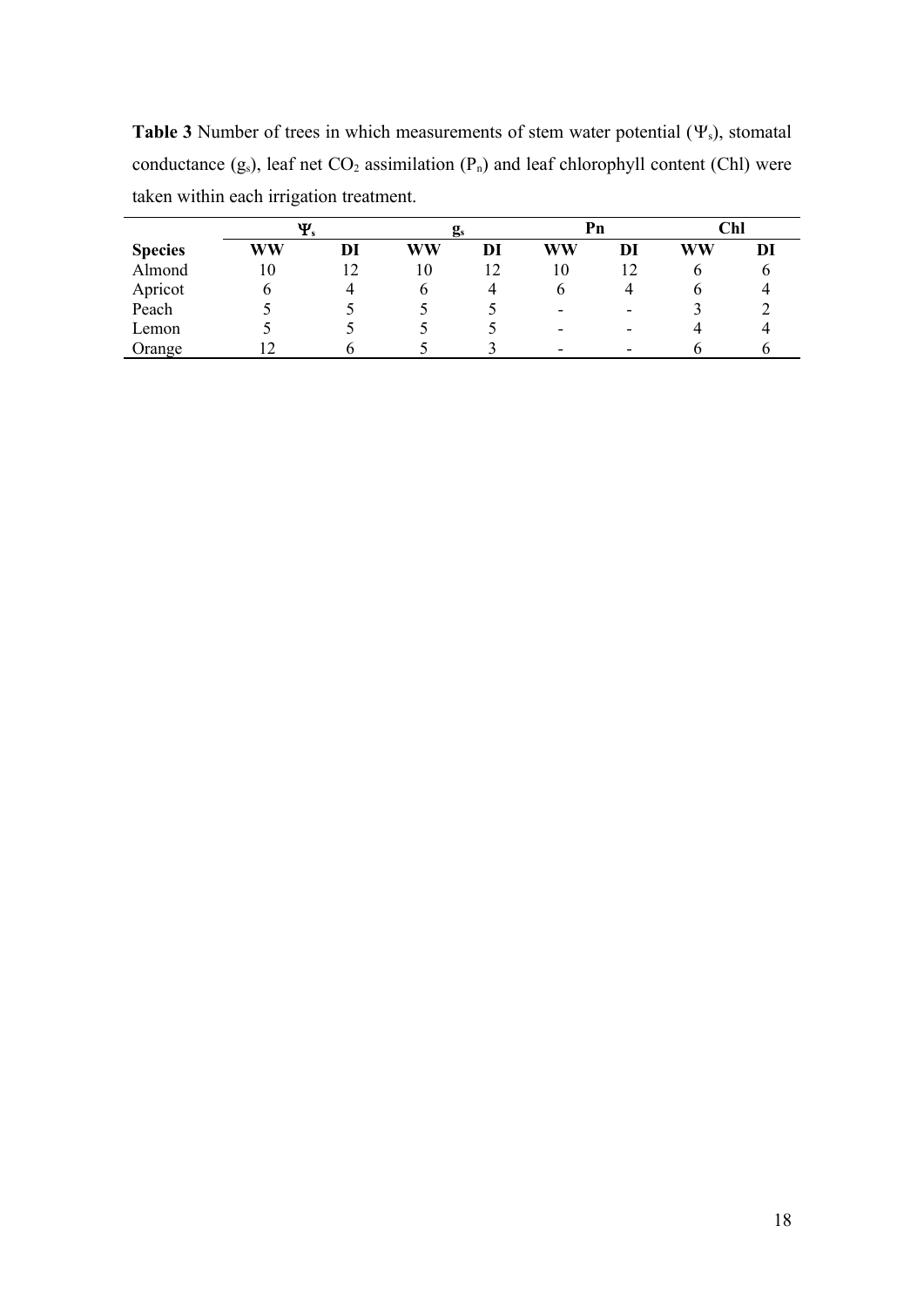|                            | $\Psi_{s}$ | $g_s$ | $T_c$  | <b>NDVI</b> | $R_{700}/R_{670}$ | <b>TCARI/OSAVI</b> | $\text{PRI}_{570}$ | $\text{PRI}_{(570-515)}$ | $PRI_{norm}$ |
|----------------------------|------------|-------|--------|-------------|-------------------|--------------------|--------------------|--------------------------|--------------|
| <b>Almond</b>              |            |       |        |             |                   |                    |                    |                          |              |
| Signal                     | 2.04       | 4.38  | 1.06   | 1.12        | 1.01              | 1.31               | 1.66               | 1.11                     | 1.58         |
| Noise                      | 0.16       | 0.27  | 0.02   | 0.12        | 0.12              | 0.11               | 0.20               | 0.03                     | 0.45         |
| Sensitivity (signal/noise) | 12.66      | 16.47 | 56.06  | 9.37        | 8.29              | 11.39              | 8.41               | 41.97                    | 3.52         |
| Lemon                      |            |       |        |             |                   |                    |                    |                          |              |
| Signal                     | 1.18       | 1.11  | 1.05   | 1.02        | 1.20              | 1.09               | 0.98               | 1.01                     | 0.85         |
| Noise                      | 0.09       | 0.26  | 0.01   | 0.03        | 0.08              | 0.04               | 0.18               | 0.02                     | 0.36         |
| Sensitivity                | 13.44      | 4.36  | 124.10 | 35.40       | 14.81             | 25.43              | 5.48               | 65.12                    | 2.38         |
| <b>Apricot</b>             |            |       |        |             |                   |                    |                    |                          |              |
| Signal                     | 1.76       | 3.90  | 1.13   | 1.13        | 0.94              | 1.51               | 0.91               | 1.07                     | 0.79         |
| Noise                      | 0.02       | 0.19  | 0.05   | 0.07        | 0.07              | 0.07               | 0.07               | 0.04                     | 0.28         |
| Sensitivity                | 77.18      | 20.32 | 24.91  | 16.21       | 13.86             | 21.60              | 13.59              | 25.74                    | 2.82         |
| <b>Apricot</b> (11:00)     |            |       |        |             |                   |                    |                    |                          |              |
| Signal                     | 2.11       | 2.21  | 1.08   |             |                   |                    |                    |                          |              |
| Noise                      | 0.07       | 0.40  | 0.02   |             |                   |                    |                    |                          |              |
| Sensitivity                | 31.24      | 5.51  | 52.74  |             |                   |                    |                    |                          |              |
| Peach                      |            |       |        |             |                   |                    |                    |                          |              |
| Signal                     | 2.84       | 2.95  | 1.17   | 1.14        | 0.75              | 0.92               | 0.91               | 1.13                     | 0.51         |
| Noise                      | 0.22       | 0.59  | 0.03   | 0.13        | 0.19              | 0.08               | 0.17               | 0.08                     | 0.39         |
| Sensitivity                | 12.76      | 5.02  | 40.47  | 9.08        | 3.96              | 9.08               | 5.22               | 14.30                    | 1.30         |

**Table 4** Sensitivity of the water stress indicators for each species assessed in the experiment. Data obtained from measurements taken at 13:00 h.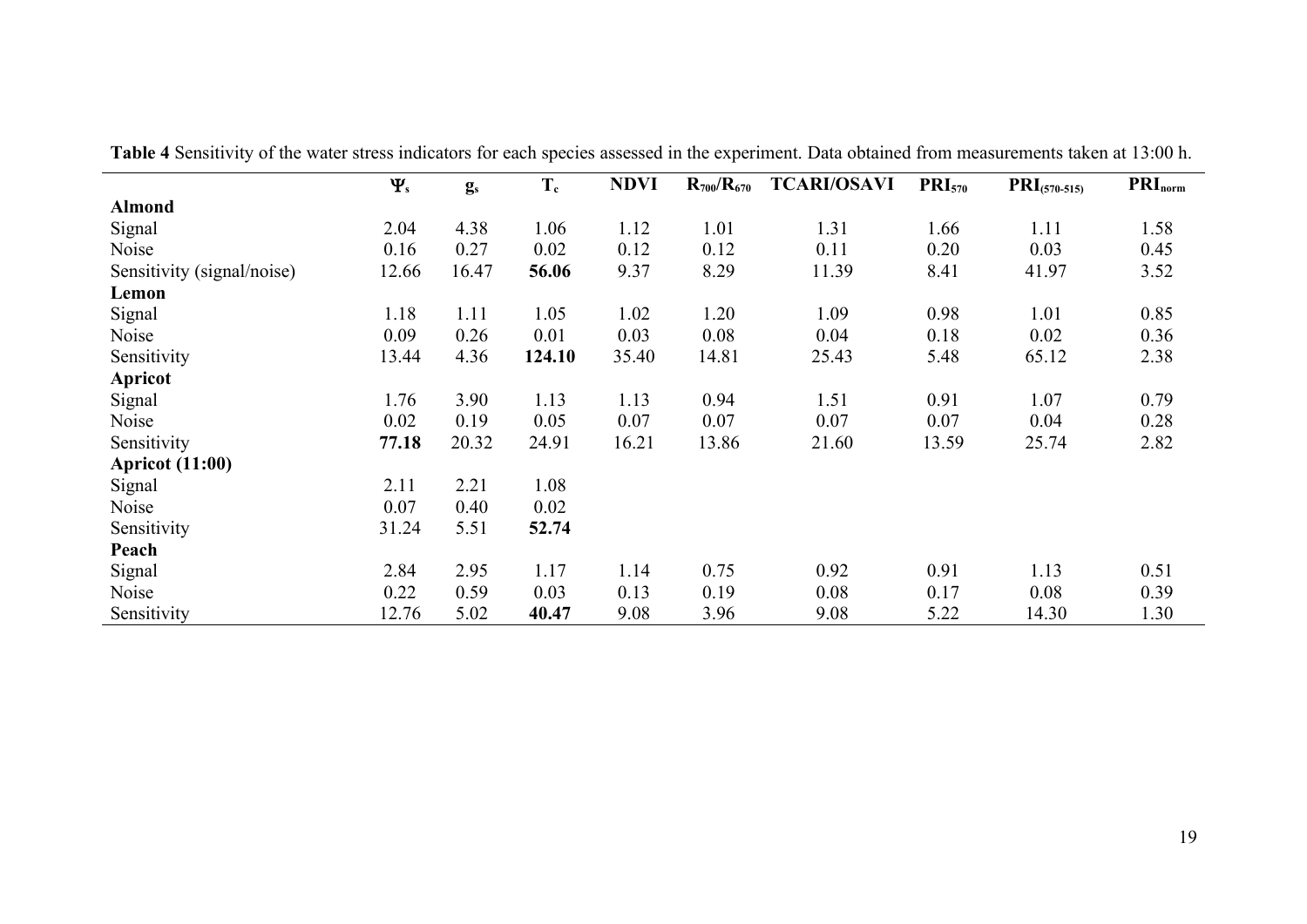|                              | $PRI_{570}$ | $\text{PRI}_{(570-515)}$ | $\mathbf{PRI}_{\text{norm}}$ | $R_{700}/R_{670}$ | <b>NDVI</b> | <b>TCARI/OSAVI</b> |
|------------------------------|-------------|--------------------------|------------------------------|-------------------|-------------|--------------------|
| <b>Almond</b>                |             |                          |                              |                   |             |                    |
| $\Psi_{\rm s}$               | $0.52***$   | $0.53***$                | 0.13                         | 0.01              | $0.33**$    | $0.39**$           |
| gs                           | $0.52***$   | $0.45**$                 | 0.14                         | 0.01              | $0.32*$     | $0.65***$          |
| <b>CWSI</b>                  | $0.32**$    | $0.79***$                | 0.01                         | 0.07              | $0.70***$   | $0.45**$           |
| <b>Almond</b>                |             |                          |                              |                   |             |                    |
| 'Garrigues'                  |             |                          |                              |                   |             |                    |
| $\Psi_{s}$                   | $0.46*$     | $0.66**$                 | 0.21                         | 0.00              | $0.74***$   | $0.37*$            |
| gs                           | $0.75***$   | $0.78***$                | $0.49*$                      | 0.10              | $0.75***$   | $0.72***$          |
| <b>CWSI</b>                  | $0.55**$    | $0.77***$                | 0.31                         | 0.03              | $0.89***$   | $0.57**$           |
| <b>Almond</b><br>'Ramillete' |             |                          |                              |                   |             |                    |
|                              | $0.68**$    | $0.72**$                 | 0.24                         | 0.00              | 0.13        | $0.54*$            |
| $\Psi_{s}$                   | 0.36        | $0.59**$                 | 0.07                         | 0.01              | $0.51*$     | $0.61**$           |
| gs                           |             |                          |                              |                   |             | $0.79***$          |
| <b>CWSI</b>                  | 0.37        | $0.79***$                | 0.07                         | 0.05              | $0.65**$    |                    |
| Orange                       |             |                          |                              |                   |             |                    |
| $\Psi_{s}$                   | 0.16        | 0.10                     | 0.11                         | 0.02              | 0.02        | 0.04               |
| gs                           | 0.25        | 0.20                     | 0.32                         | $0.62*$           | 0.13        | 0.00               |
| <b>CWSI</b>                  | 0.08        | 0.07                     | 0.10                         | 0.06              | 0.00        | 0.07               |
| Lemon                        |             |                          |                              |                   |             |                    |
| $\Psi_{s}$                   | 0.02        | 0.02                     | 0.10                         | 0.22              | 0.02        | $0.41*$            |
| gs                           | 0.15        | 0.38                     | 0.14                         | 0.23              | 0.00        | 0.08               |
| <b>CWSI</b>                  | 0.03        | 0.03                     | 0.19                         | $0.64***$         | 0.14        | 0.18               |
| <b>Apricot</b>               |             |                          |                              |                   |             |                    |
| $\Psi_{s}$                   | 0.00        | 0.16                     | 0.03                         | 0.04              | 0.32        | $0.88***$          |
| gs                           | 0.10        | 0.06                     | 0.23                         | 0.21              | $0.42*$     | $0.77***$          |
| <b>CWSI</b>                  | 0.06        | 0.18                     | 0.38                         | 0.34              | $0.69**$    | $0.82***$          |
| Peach                        |             |                          |                              |                   |             |                    |
| $\Psi_{s}$                   | 0.21        | $0.58*$                  | $0.81***$                    | $0.88***$         | $0.72**$    | 0.29               |
| gs                           | 0.27        | $0.56*$                  | $0.84***$                    | $0.93***$         | $0.71**$    | 0.31               |
| <b>CWSI</b>                  | 0.17        | $0.61***$                | $0.67***$                    | $0.62***$         | $0.68***$   | 0.20               |

**Table 5** Coefficients of determination obtained for the relationships between the spectral indices and the more classical water stress indicators: stem water potential  $(\Psi_s)$ , stomatal conductance (gs) and crop water stress index (CWSI) for each of the crops and cultivars studied.

\* p < 0.05; \*\* p < 0.01; \*\*\* p < 0.001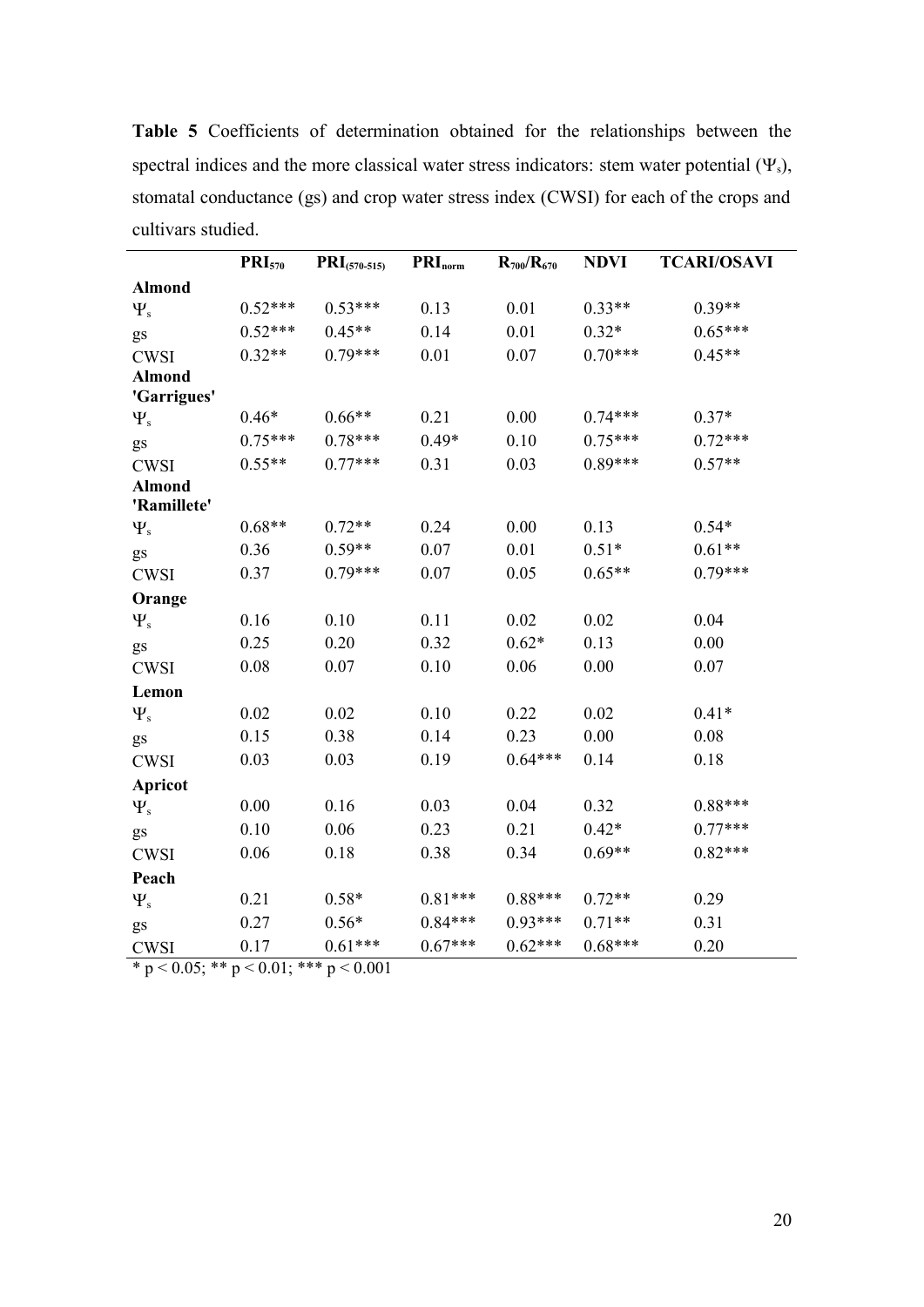|            | $PRI(570-515)$ | <b>PRI</b> <sub>570</sub> | $\text{PRI}_{\text{norm}}$ | $R_{700}/R_{670}$ | <b>NDVI</b> | <b>TCARI/OSAVI</b> |
|------------|----------------|---------------------------|----------------------------|-------------------|-------------|--------------------|
| $\Psi_{s}$ | $0.61***$      | 0.01                      | $0.15**$                   | $0.42***$         | $0.65***$   | 0.06               |
| gs         | $0.18**$       | $0.18**$                  | 0.02                       | 0.00              | $0.16**$    | 0.05               |
| CWSI       | $0.19***$      | 0.06                      | $0.23***$                  | $0.27***$         | $0.33***$   | 0.10               |

**Table 6** Coefficients of determination obtained for the relationships between the spectral indices and the stem water potential  $(\Psi_s)$ , stomatal conductance (gs) or crop water stress index (CWSI) when data for all the species were pooled together.

\* p < 0.05; \*\* p < 0.01; \*\*\* p < 0.001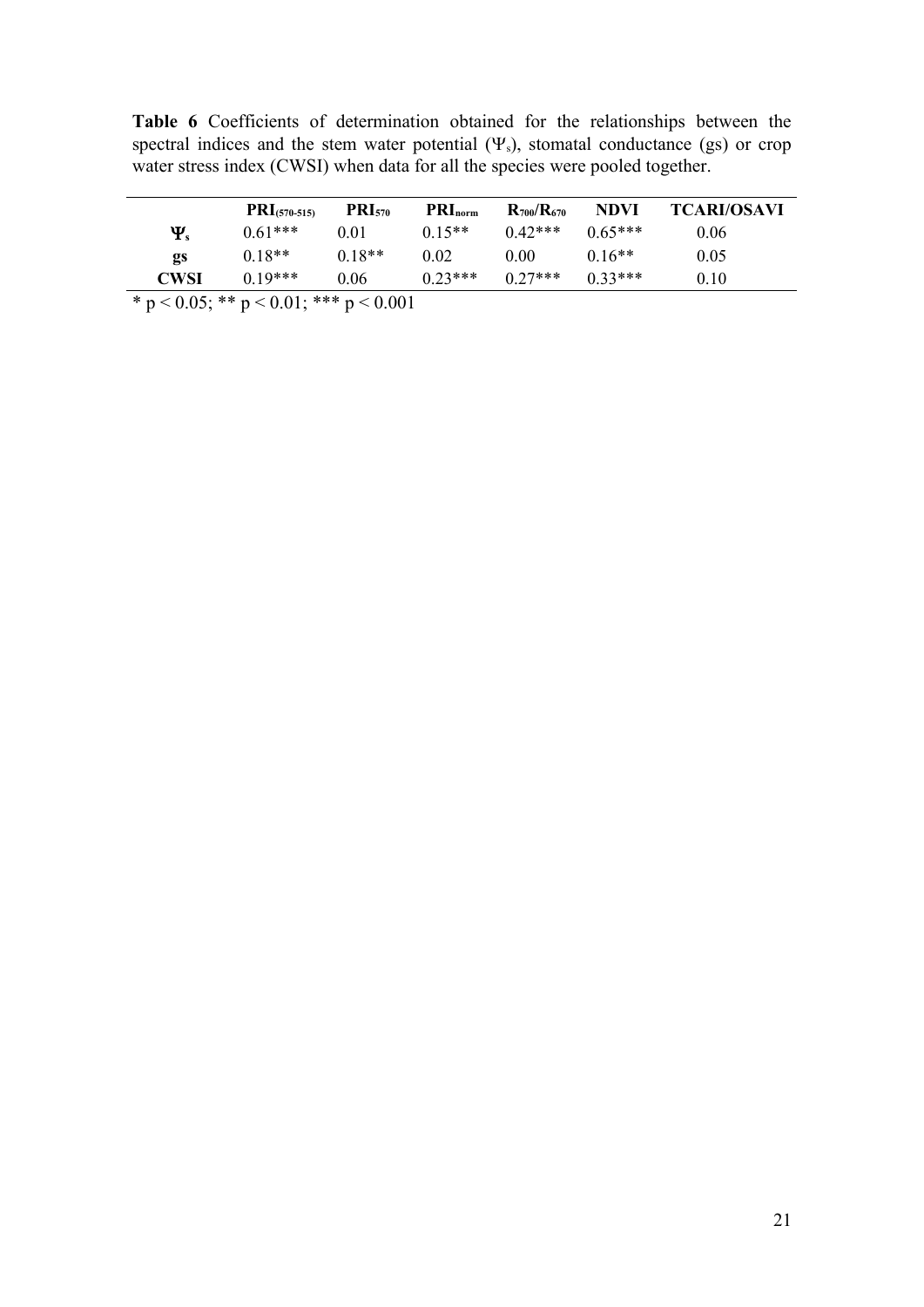**Table 7** Mean total chlorophyll content in well-watered and deficit-irrigated trees of each species. The coefficient of variation (C.V.) within each fruit tree crop studied and the number of measurements (n) taken in each case are also shown.

|                             | $Chl$ ( $\mu$ g cm-2) |                   |       |             |
|-----------------------------|-----------------------|-------------------|-------|-------------|
|                             | Control               | Deficit irrigated | C.V.  | $\mathbf n$ |
| <b>Almond</b>               | $34.61 \pm 3.80$      | $28.21 \pm 2.32$  | 25.71 | 12          |
| <b>Almond cv. Ramillete</b> | $27.97 \pm 4.77$      | $26.98 \pm 2.63$  | 23.74 | 6           |
| <b>Almond cv. Garrigues</b> | $41.26 \pm 2.29$      | $29.44 \pm 4.31$  | 21.80 | 6           |
| Orange                      | $11.63 \pm 3.76$      | $16.61 \pm 3.66$  | 28.07 | 12          |
| Lemon                       | $13.77 \pm 2.56$      | $9.51 \pm 0.66$   | 35.61 | 8           |
| Apricot                     | $34.74 \pm 4.16$      | $29.29 \pm 2.66$  | 26.61 | 10          |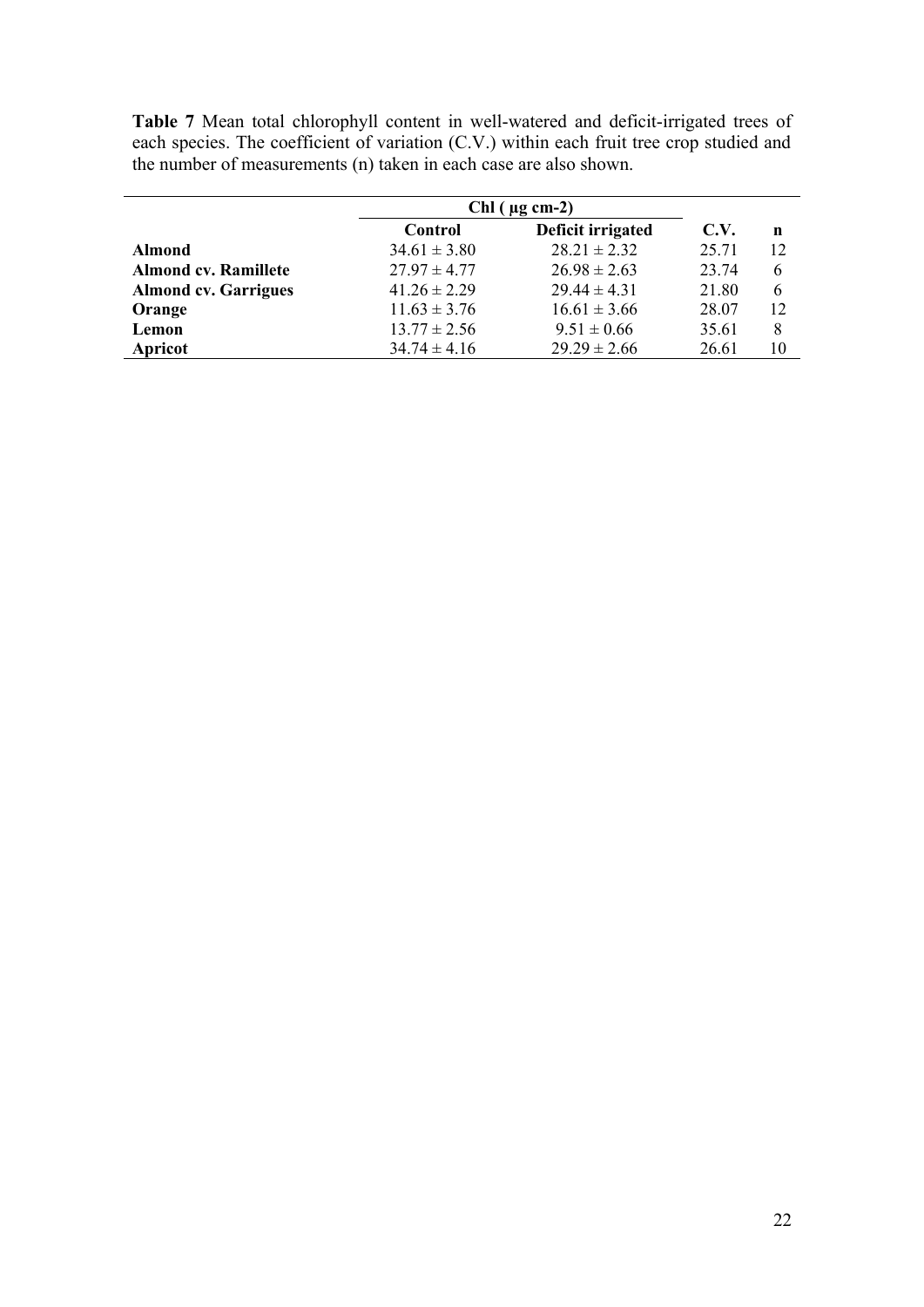

**Figure 1** Average crown reflectance derived from the imagery of well-watered and deficit irrigated trees for each of the five species studied.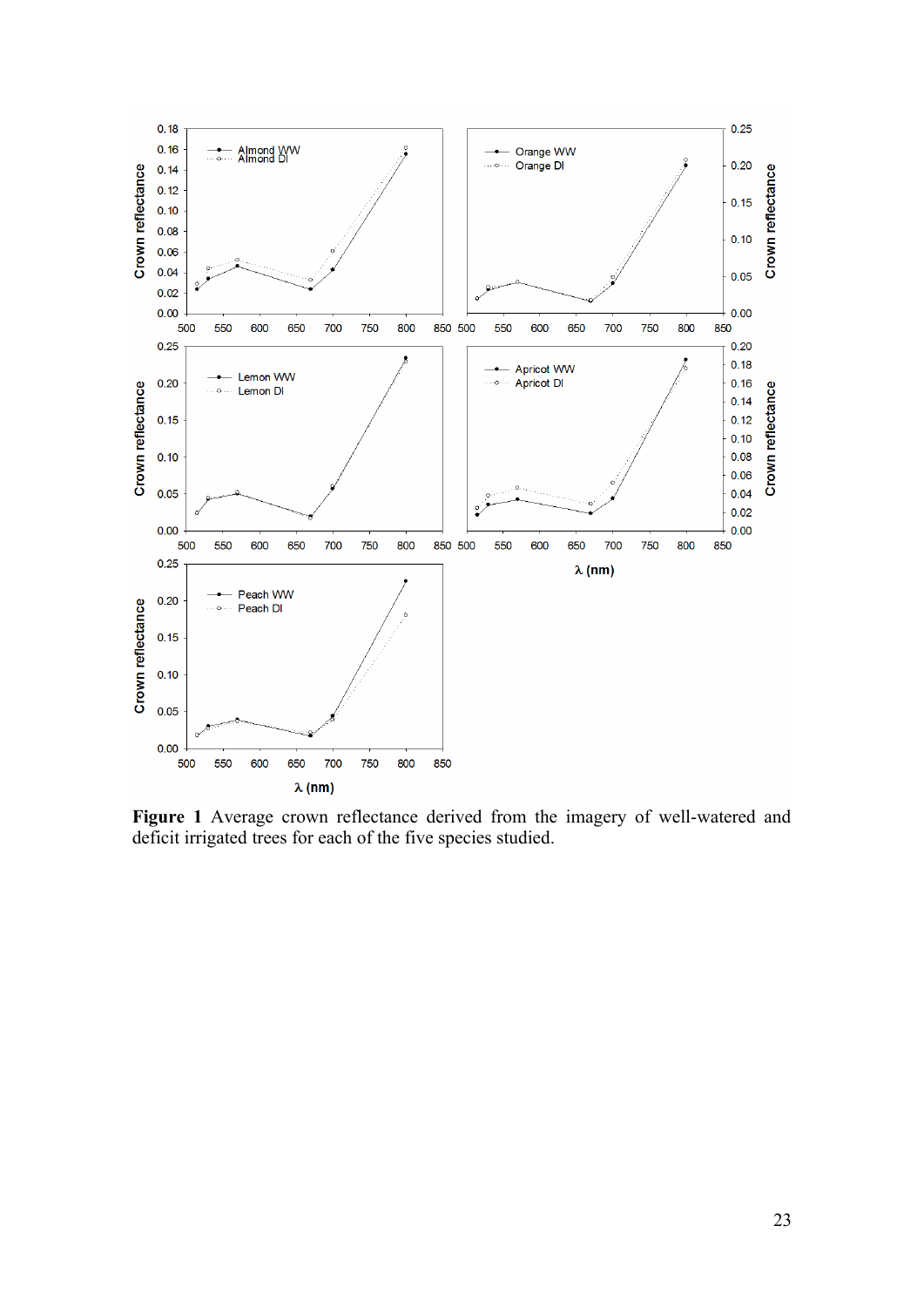

**Figure 2** Relationships between photosynthesis (Pn, μmol m<sup>-2</sup> s<sup>-1</sup>) and TCARI/OSAVI obtained in almond ( $r^2 = 0.67$ ; p<0.001) and apricot ( $r^2 = 0.75$ ; p<0.001) trees.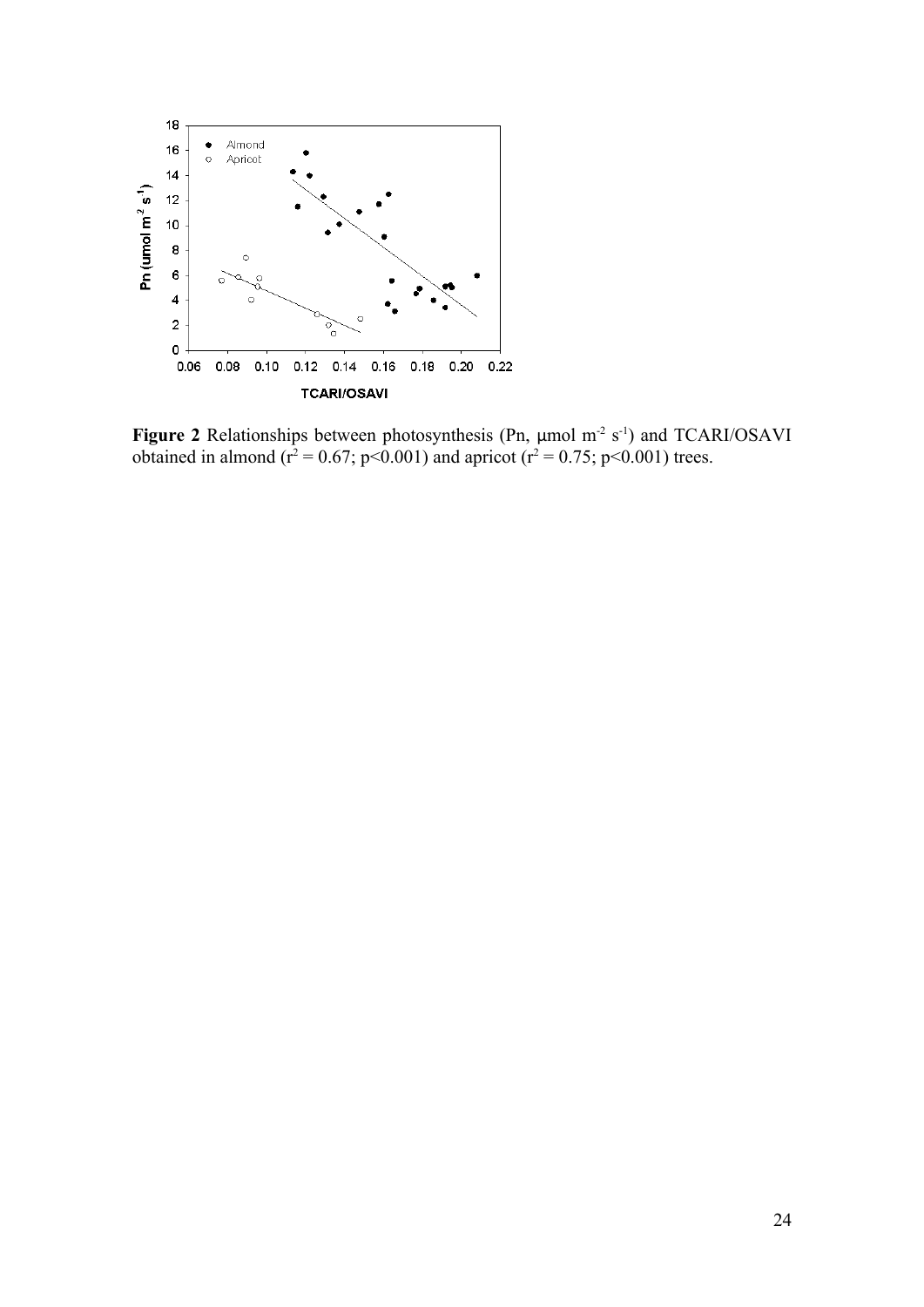

**Figure 3** Relationships between stem water potential  $(\Psi_s)$  and the multispectral indices studied (PRI<sub>(570-515)</sub>, 700/760, PRI, PRI<sub>norm</sub>, NDVI and TCARI/OSAVI) for all the fruit species together.